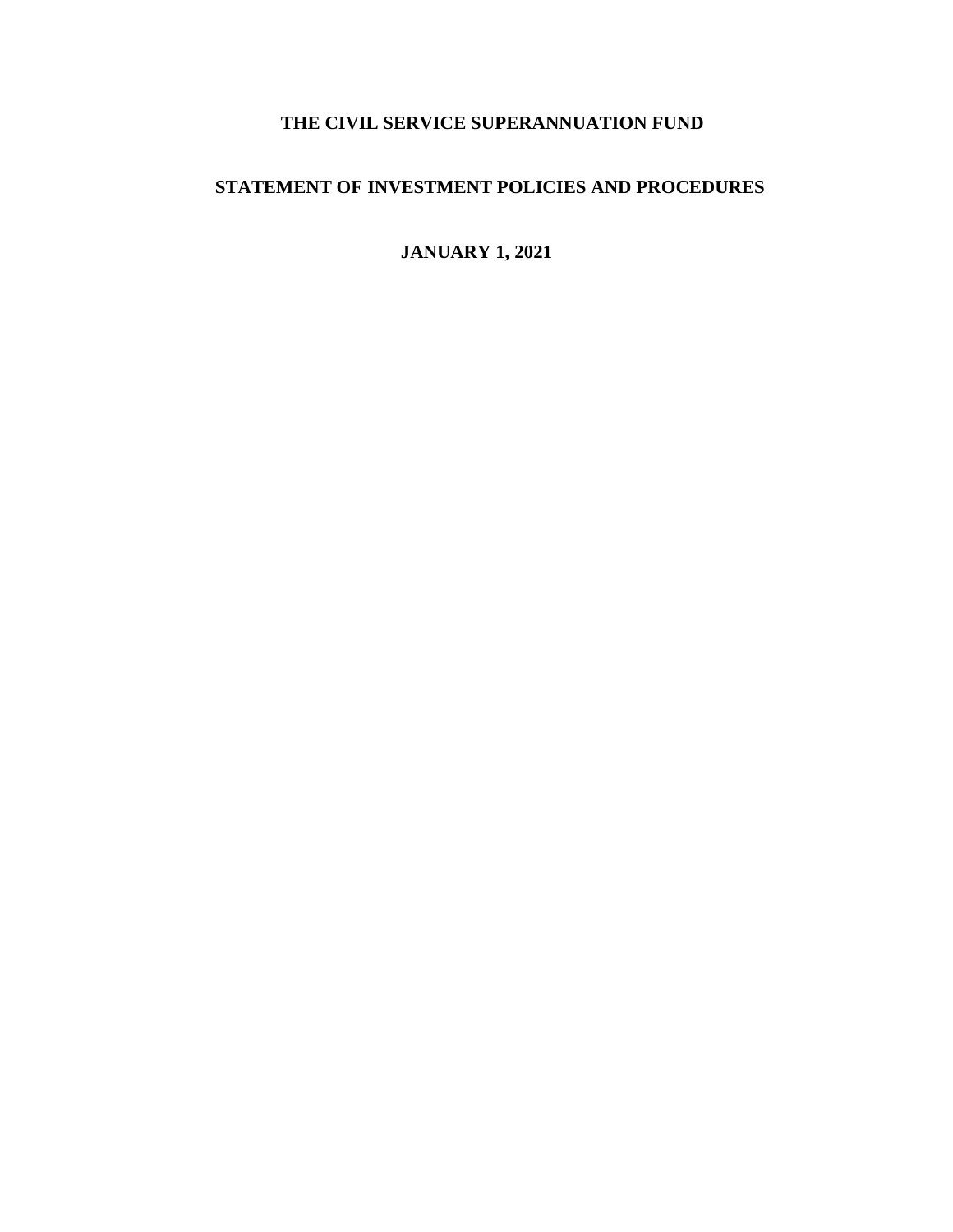## **TABLE OF CONTENTS**

| Section 9 - Conflict of Interest and Related Party Transactions18 |  |
|-------------------------------------------------------------------|--|
|                                                                   |  |
|                                                                   |  |
|                                                                   |  |
|                                                                   |  |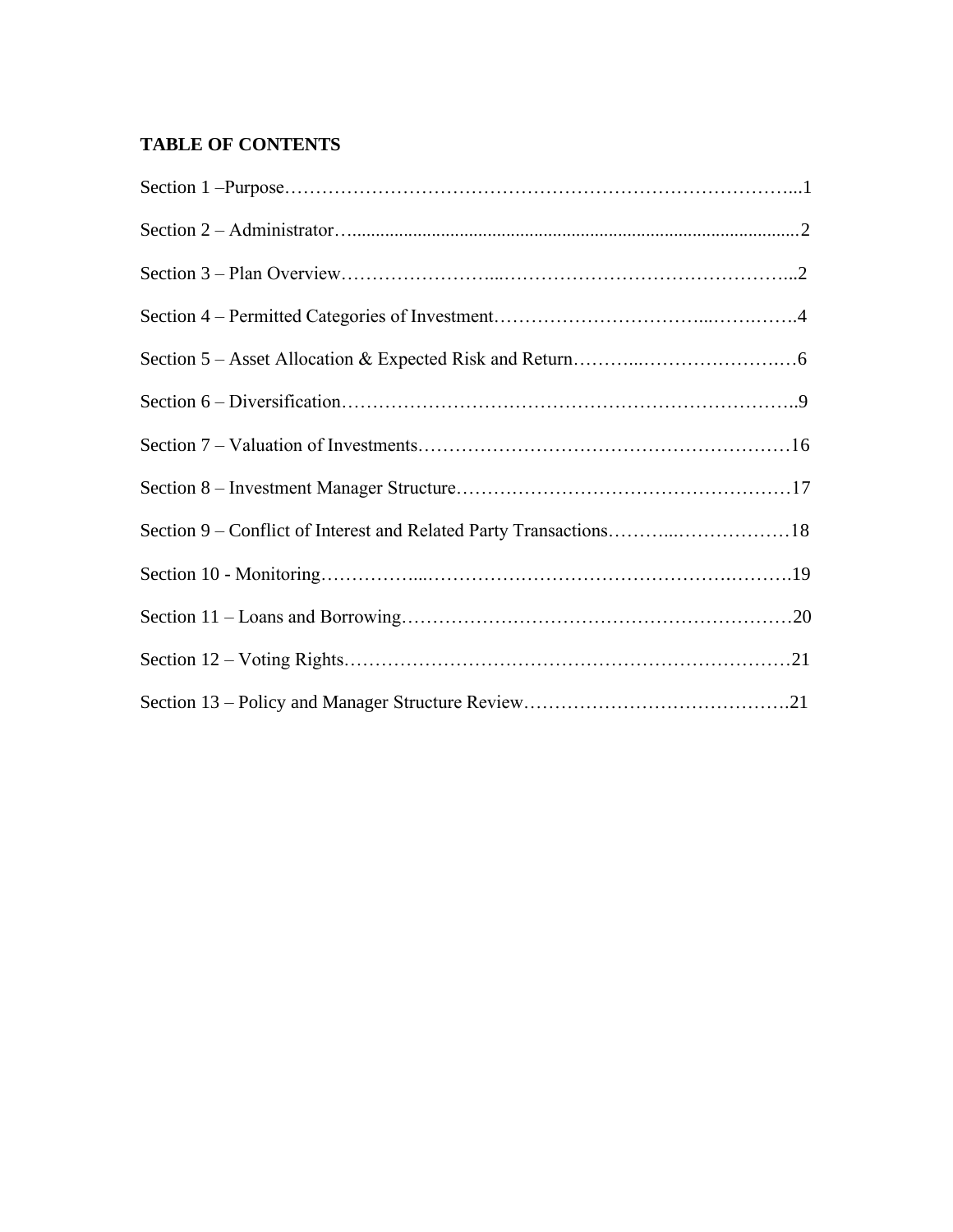#### **SECTION 1 – PURPOSE**

- 1.1 This statement of investment policies and procedures (the "Policy") applies to The Civil Service Superannuation Fund (the "Fund") as defined under *The Civil Service Superannuation Act* (the "Plan" or "Act"), which Fund has been established to finance pension benefits payable under the Act, including the Superannuation Adjustment Account established to finance indexing of pension benefits in accordance with the Act. This Policy also applies to money purchase accounts administered by the Civil Service Superannuation Board (the "Board" or the CSSB") for account participants under section 64 of the Act and the Money Purchase Accounts Regulation, and to the Unfunded Pension Liability Trust Account held and invested by the CSSB for the Government of Manitoba. As such, these money purchase accounts and the Unfunded Pension Liability Trust Account are subject to the same risk factors as outlined in this Policy for the Fund as a whole. References to the "Fund" or the "Plan" in this Policy shall therefore be deemed to include these money purchase accounts and the Unfunded Pension Liability Trust Account, as the context requires.
- 1.2 The Board has been established under the Act to administer the Act and is comprised of employee and employer representation plus a Chairperson appointed by the Government of the Province of Manitoba. The Investment Committee is mandated under the Act to oversee the investment of the Fund's assets.
- 1.3 This Policy establishes investment principles and guidelines giving particular consideration to the type of pension plan constituted by the Act, its characteristics and its financial obligations**,** and defines the management structure and monitoring procedures adopted for the ongoing operation of the Fund and investment of the assets of the Fund. The Fund shall be invested in accordance with all laws applicable to the Fund and the Plan, including the Act and *The Pension Benefits Act* (Manitoba) (the "Pension Benefits Act") as well as the Regulations enacted thereunder (the "Manitoba Pension Regulations") and incorporated therein by reference. In particular, the investment of the assets of the Fund shall comply in all respects with sections 6, 7 and 7.1 and Schedule III of the *Pension Benefits Standards Regulation, 1985* (Canada), as incorporated by reference in the regulations to the Pension Benefits Act (the "PBSR Investment Regulations"). Any references to applicable statutes or regulations in this Policy shall mean such statutes or regulations as they be amended, restated or replaced from time to time.
- 1.4 This Policy replaces the statement of investment policies and procedures made effective as of January 1, 2020 and may be changed or modified at any time by the action of the Board. This Policy will be reviewed not less than annually by the Board in accordance with Article 13.
- 1.5 The Board, the Investment Committee, all staff of the investment division of the Board and all investment managers and other agents and advisors providing services in connection with the investment of the assets of the Fund shall accept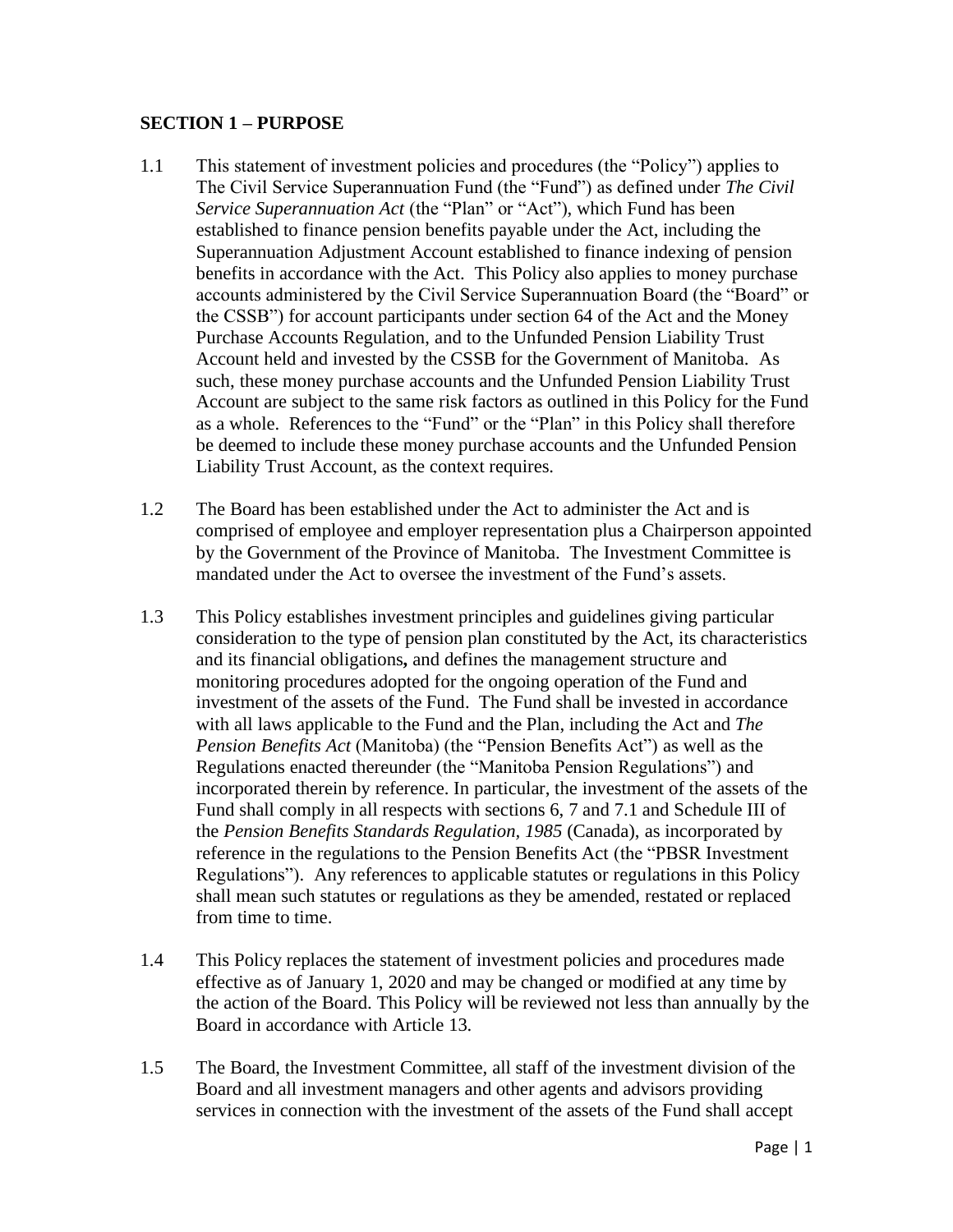and adhere to this Policy. References to a "Manager" in this Policy means either an investment professional on staff with the Investment Division of the Board and/or an external manager appointed by the Board, as the context requires.

1.6 A copy of this Policy, and any amendments to it from time to time, shall be delivered within 60 days to the Actuary for the Plan, the custodian, any agent employed by the CSSB who has anything to do with the administration of the Plan or in the administration and investment of the assets of the Fund (including Managers) and any other person or entity entitled to it under the Manitoba Pension Regulations.

## **SECTION 2 – ADMINISTRATOR**

- 2.1 The Board administers the Act and has ultimate responsibility as trustee of the Fund. The Board is responsible for all aspects of the investment of the Fund, including developing and maintaining an investment policy, establishing and maintaining an investment manager structure, and monitoring investment results.
- 2.2 The authority for investment decisions has been delegated by the Act to the Investment Committee.
- 2.3 The Board may adopt regulations that establish the delegated responsibilities and powers and the corresponding delegates. In the case of delegation regarding any aspects of this Policy, the reference to the Board or Investment Committee herein shall be interpreted as a reference to the appropriate delegate.

### **SECTION 3 - PLAN OVERVIEW**

- 3.1 The Act provides defined benefits to employees of the Manitoba government, crown corporations and government agencies on retirement, death and termination based on a formula related to service and final earnings. The Act also establishes a Superannuation Adjustment Account to fund indexing of benefits in accordance with the Act.
- 3.2 The Fund is financed by contributions required to be made by employees who participate in the Fund and by certain participating employers. Some of the participating employers match a portion of the contributions made by their employees (i.e., the "pre-funding employers"). The remaining employers finance their portion of benefits as the costs of such benefits are incurred (i.e., the "nonpre-funding employers"). Each member is required to contribute to the Fund at levels outlined in the Act. The non-pre-funding employers are required to pay their share of benefits in respect of members who they employed as they become payable. These non-pre-funding employers are not required under the Act to prefund their obligations. Employee contributions to the Fund are established from time to time based on the advice of the Fund's Actuary. The Fund therefore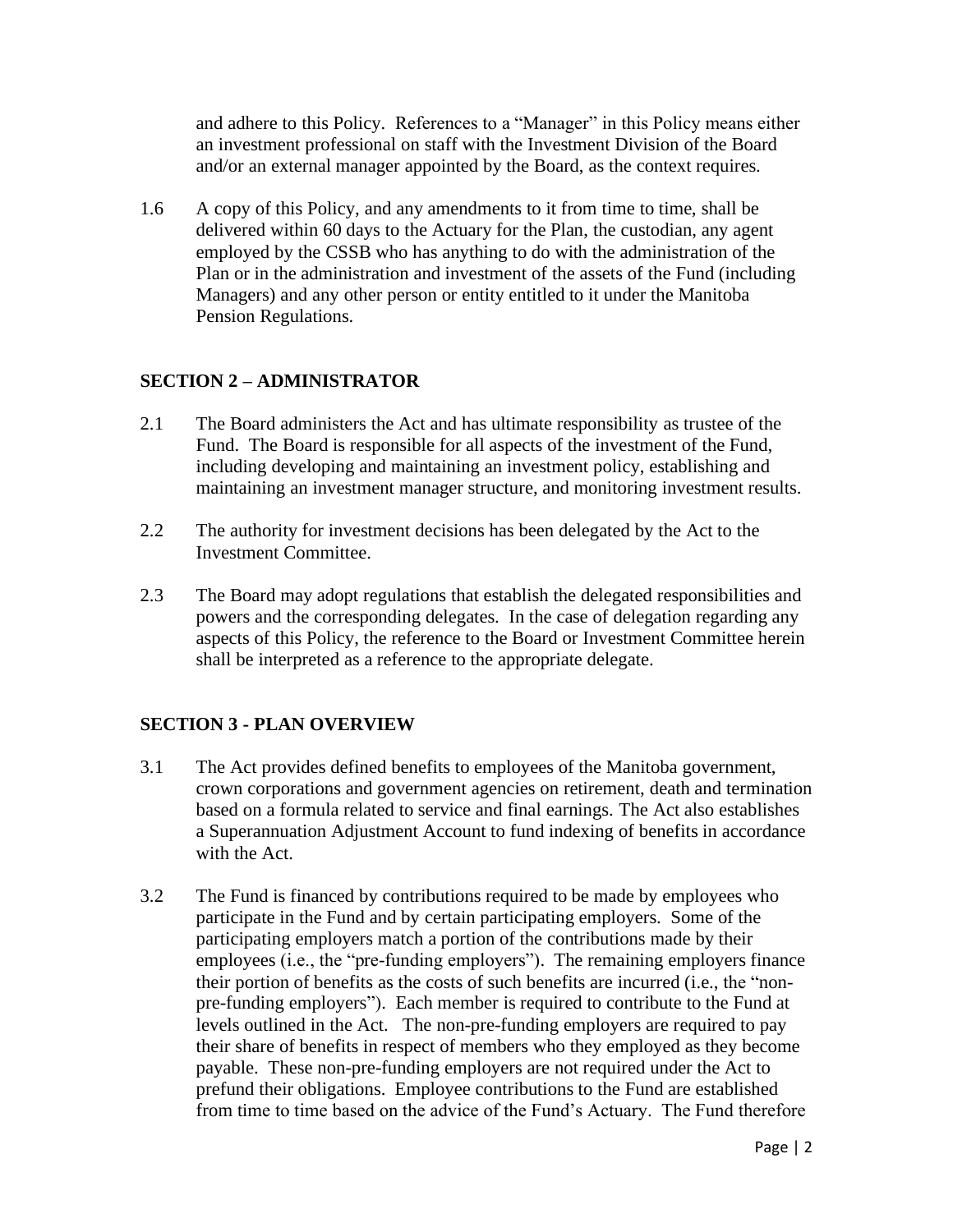represents the contributions of members, the contributions from pre-funding employers and accumulated investment returns thereon**,** and is the primary mechanism for funding the share of the cost of benefits of employees and prefunding employers under the Act. Due to the arrangements described in clause 1.1, the Government of Manitoba's Unfunded Pension Liability Trust Account and the money purchase accounts administered by the CSSB under the Act are also co-invested with the Fund in accordance with this Policy.

- 3.3 The long-term cost of providing the defined benefits is directly related to the investment return achieved by the Fund and the anticipated benefit level. Because the level of contributions is influenced by the Fund's investment return, the members have a direct interest in the Fund's investment performance. The Government of Manitoba also has a direct interest in the investment performance of the Unfunded Pension Liability Trust Account invested in accordance with this Policy and participants with money purchase accounts administered by the Board under the Act have a direct interest in the investment performance achieved by the money purchase accounts co-invested with the Fund.
- 3.4 The ongoing funded status of the Plan is affected adversely or favourably by numerous non-investment factors including wage growth, inflation, termination rates, mortality rates and benefit changes. The relationship between the Government of Manitoba and other participating employers (as represented by the Advisory Committee) and their employees (as represented by the Employee Liaison Committee) as it pertains to this Fund can be viewed as a partnership in which both parties have an interest in maximizing investment returns within appropriate risk parameters. This common interest results from participating employers wishing to have an up-to-date retirement plan for their employees and from the employees' natural desire to improve benefits and/or minimize their costs. In the discussions between the Liaison Committee and the Advisory Committee regarding benefit improvements to the Act and/or changes to contribution levels, the financial standing of the Fund as determined by the Actuary provides the objective determinant of any benefit improvements and/or any changes to contribution levels.
- 3.5 In recognition of the Plan's characteristics, an average degree of risk in terms of short-term variability of returns may be tolerated in the Fund's investment in pursuit of longer term returns for the Plan.
- 3.6 The Board and the Investment Committee have a fiduciary responsibility to ensure the Fund's assets are invested to obtain the highest possible return commensurate with acceptable levels of risk. As such, non-financial considerations concerning investment opportunities cannot preclude this fiduciary obligation to seek the highest risk adjusted return. The CSSB is of the opinion that socially responsible corporate behaviour (encompassing environmental, social and governance policies and procedures) in their operations may reduce the risk to long-term corporate profitability and investment performance.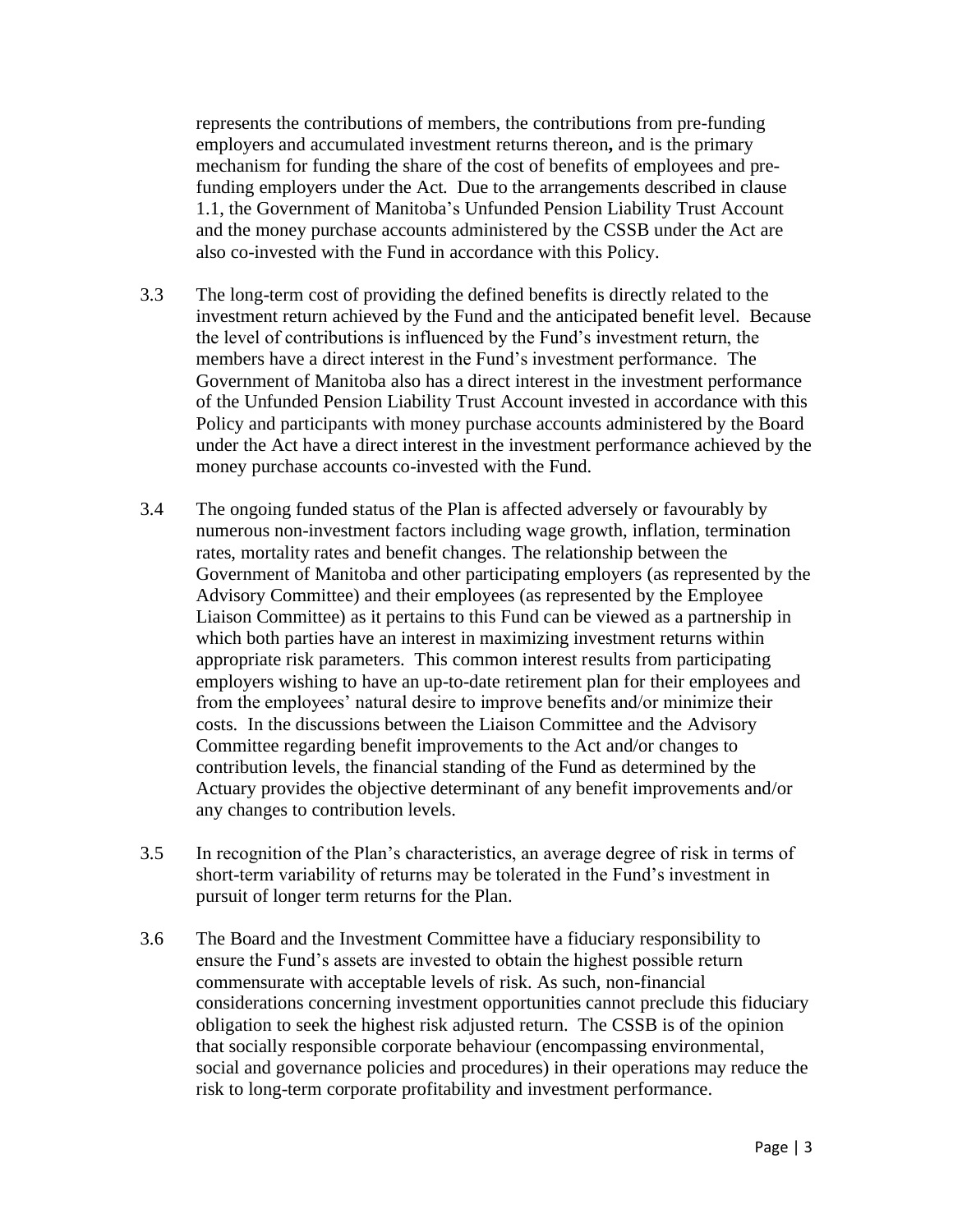#### **SECTION 4 – PERMITTED CATEGORIES OF INVESTMENTS**

- 4.1 Subject to other provisions of this Policy, the Fund may be invested in any or all of the following asset categories and subcategories of investments. These investments may be obligations or securities of Canadian or non-Canadian entities.
	- (a) common stocks, convertible debentures, share purchase warrants, depository receipts of Canadian or non-Canadian corporations or preferred securities and writing covered call options;
	- (b) bonds, debentures, mortgages, notes or other debt instruments (including asset-backed securities, mortgage-backed securities and hybrid debt instruments) of governments, government agencies or corporations;
	- (c) private placements, whether debt or equity, of governments, government agencies or corporations;
	- (d) securities, whether debt or equity, of public or private companies;
	- (e) units in real estate investment trusts and income trusts;
	- (f) mortgage loans;
	- (g) investments or participation rights in venture capital;
	- (h) real estate;
	- (i) natural resource properties or participation rights;
	- (j) guaranteed investment contracts or equivalent of insurance companies, trust companies, banks or other eligible issuers, or funds which invest primarily in such instruments;
	- (k) annuities, deposit administration contracts or other similar instruments regulated by the Insurance Companies Act (Canada) or comparable provincial law, as amended from time to time;
	- (l) term deposits or similar instruments issued or unconditionally guaranteed by trust companies or banks;
	- (m) cash, or money securities issued by governments, government agencies or corporations;
	- (n) mutual, pooled or segregated funds or other investment funds or participating debentures or shares of corporations and limited partnerships which may invest in any or all of the above instruments or assets subject to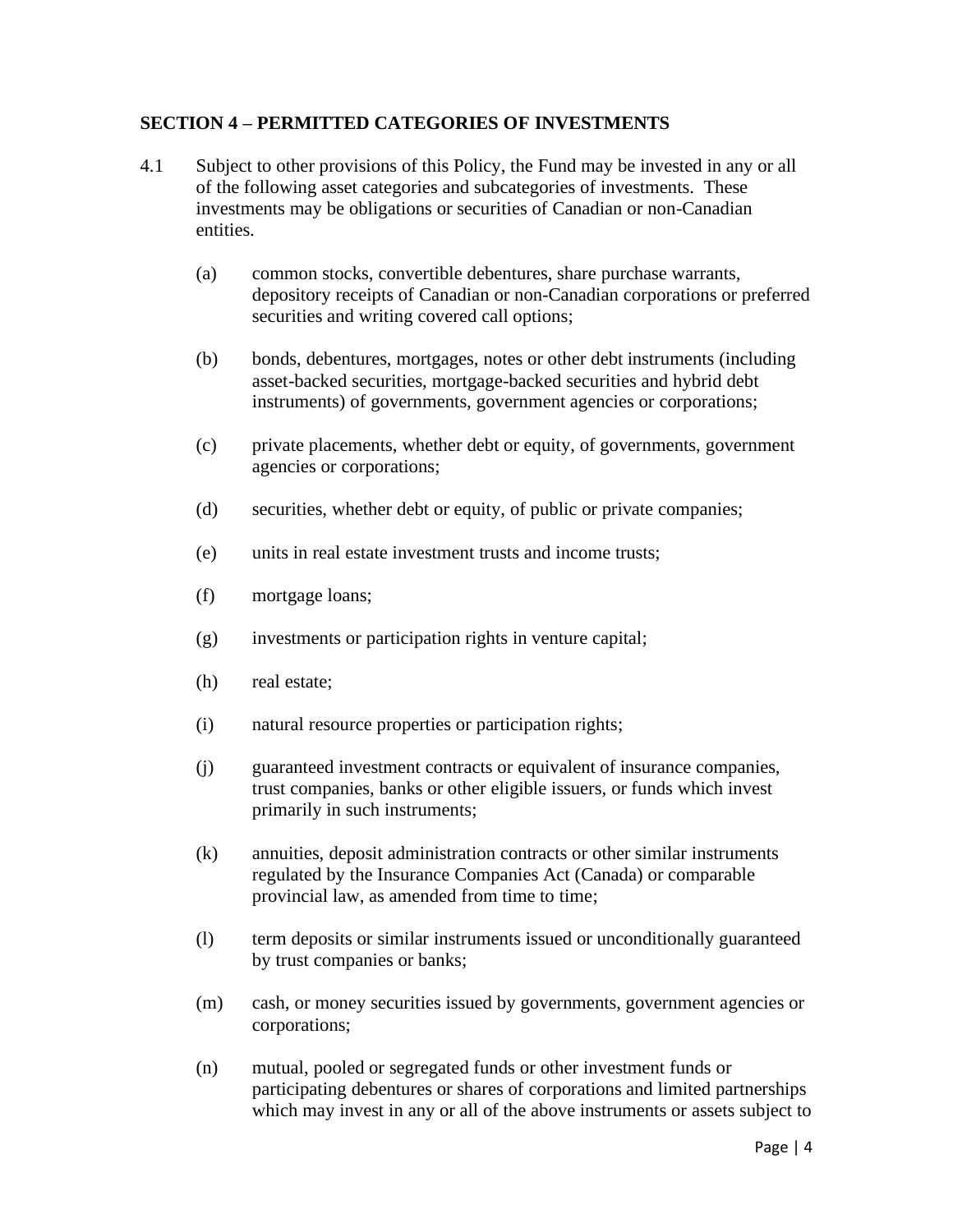the pooled or investment funds maintaining their eligibility under the *Income Tax Act* (Canada), the Pension Benefits Act and the Manitoba Pension Regulations;

- (o) securities of a real estate corporation, resource corporation or investment corporation (all as defined in the PBSR Investment Regulations) subject to compliance with this Policy and applicable law;
- (p) limited partnerships which invest in the debt or equity of private companies or private placements in the debt or equity of governments, government entities or corporations.
- 4.2 Derivative instruments (i.e. financial instruments that derive their value by contractual relationships to other specific investments) may be employed to bridge the Fund's investment exposure, replicate the investment performance of a recognized market index on a non-leveraged basis or for other purposes deemed appropriate by the Investment Committee provided:
	- (a) the underlying investments would be permissible under this Policy
	- (b) their use will not create a net leveraged position for the Fund
	- (c) the derivative strategy has been specifically approved by the Investment Committee.

Further, the portion of the Fund's investment exposures that is related to, or affected in any way by, derivative instruments shall not exceed 20% of the Fund at current market value.

Notwithstanding the foregoing, the use of forward currency contracts (with financial institutions that satisfy the credit standards of this Policy with respect to cash equivalents or fixed income investments) or the purchase of futures or options contracts (that are regularly traded on a recognized public exchange where market prices are readily available) in order to manage the currency risk inherent in investing a portion of the Fund outside of Canada is explicitly permitted.

Further in conjunction with the use of foreign currency contracts, the use of Repurchase Agreements ("Repo") is permitted. A Repo is a transaction whereby CSSB transfers the custody of a bond holding to a counterparty bank in exchange for cash with the explicit agreement to repurchase the bond at the same price from the counterparty at an agreed upon expiry date plus interest. Repos allow for a flexible, low-cost, and safe way to manage cash for short periods of time and for cost minimization purposes. The cash raised from a Repo can only be invested in short-term investments as defined by Section 6.7.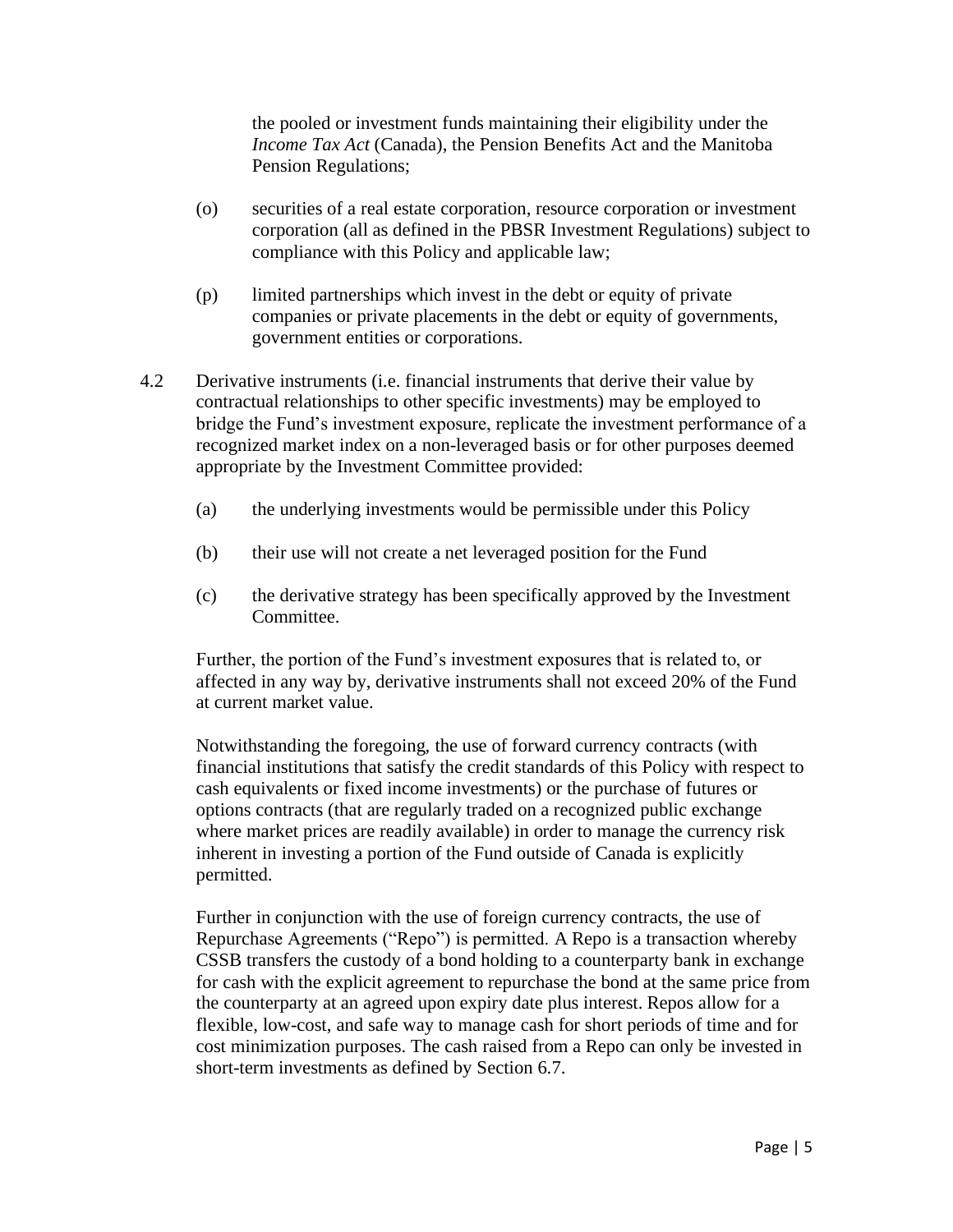Repurchase Agreements (Repos) and Reverse Repurchase Agreements (Reverse Repos) shall, in total, be limited to \$150 million, not have a term longer than 95 days per agreement and the maximum amount allowed per dealer is \$50 million.

- 4.3 The Fund may not invest in commodities or derivative instruments related thereto, or in collectibles.
- 4.4 No investment shall be made which is not permitted by the Act, the Pension Benefits Act and the Manitoba Pension Regulations. In addition, all investments must comply with the PBSR 1985 Investment Regulations, as incorporated by reference in the Manitoba Pension Regulations.
- 4.5 The Fund shall not, directly or indirectly, be invested in securities of a listed person as defined by the United Nations Suppression of Terrorism Regulations, or loaned to or used for the benefit of such a person.
- 4.6 Without limitation to clause 4.4, the Fund must comply with the "10% Rule" and the "30% Rule" under the PBSR Investment Regulations:
	- (a) not more than 10% of the market value of the Fund as a whole (measured at the time of investment) will be invested, directly or indirectly, in any one investee or in any two or more associated or affiliated investees (whether as equity and/or debt securities), except where expressly permitted by the PBSR Investment Regulations (the "10% Rule"); and
	- (b) the Board will not invest in or hold in the Fund securities of an investee to which are attached more than 30% of the votes that may be cast to elect directors of that investee, with the exception of securities in real estate corporations, resource corporations or investment corporations the ownership of which by the Board complies with the PBSR Investment Regulations (the "30% Rule").

## **SECTION 5 – ASSET ALLOCATION & EXPECTED RISK AND RETURN**

- 5.1 Based upon the characteristics of the Plan described in Section 3, the Board has determined, on the recommendation of the Investment Committee, that the policy allocation and ranges as set out below best achieve the objective of the Fund to secure the pension benefits and to earn a reasonable return on investments. Over the long-term, the allocation should approximate the "normal" percentages (the Policy Mix). The actual asset mix shall be maintained within the ranges set out in clause 5.6.
- 5.2 The Policy Mix was adopted by the Board on the recommendation of the Investment Committee after evaluating alternative mixes relative to the primary objective of the Fund, other financial criteria and practicality of implementation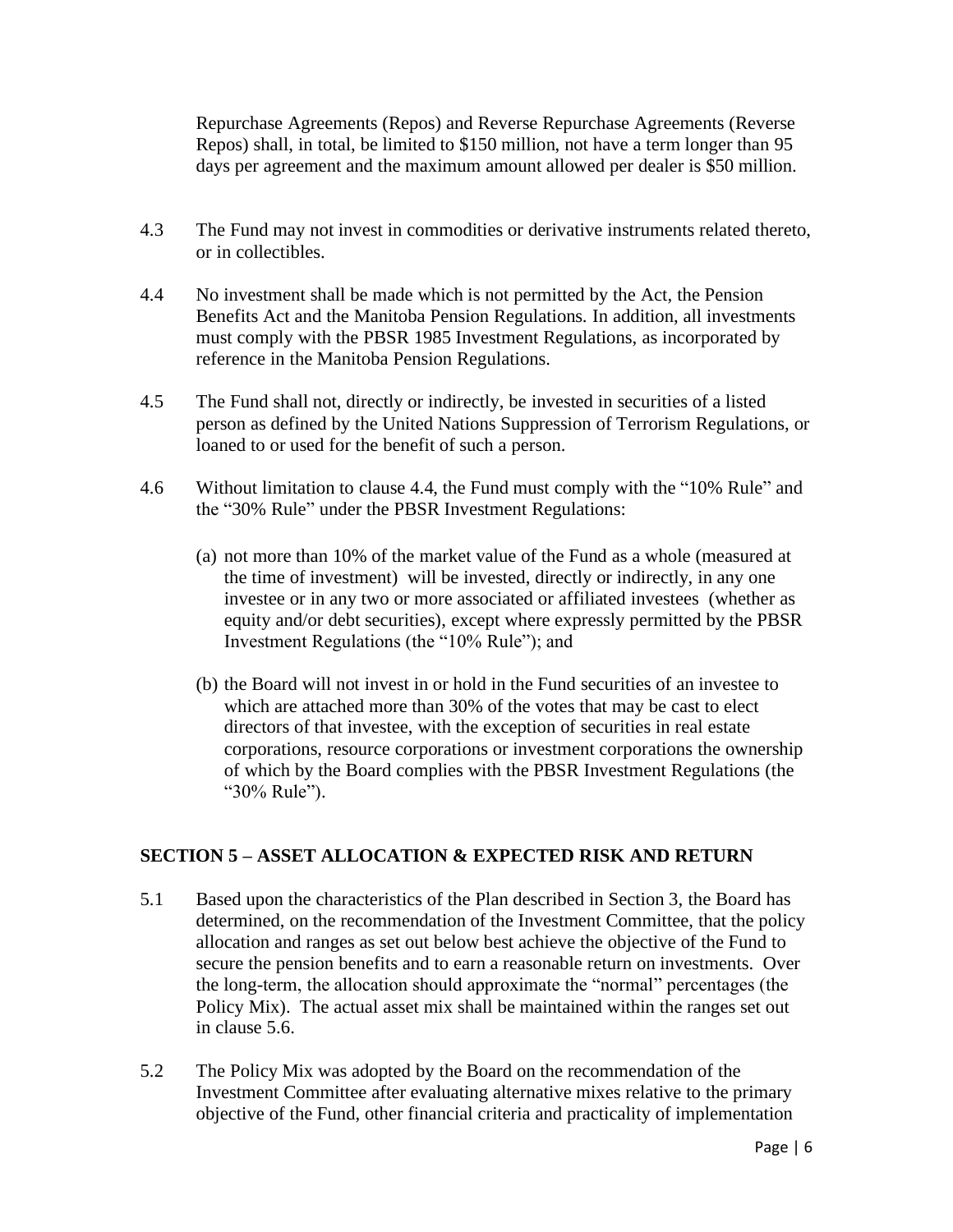given prevailing market conditions. Factors taken into account included the expected range of capital market returns in the future and the risk tolerance of the Board.

5.3 The investment policy requires a long-term focus to ensure future pension liabilities can be met.

The Plan's investment policy has the following objectives:

- A. To ensure the Plan has sufficient assets to meet future pension obligations.
- B. To optimise the risk/return relationship among Plan investments.
- C. To generate sufficient cash flow to meet pension payments.
- 5.4 The primary objective is to achieve a return over and above the following asset mix benchmark:

| <b>Asset Class</b>            | Representative Index                                                                             | Weight |
|-------------------------------|--------------------------------------------------------------------------------------------------|--------|
| Cash & Cash Equivalents       | FTSE/TMX 91 Day Cdn. T-Bill Index                                                                | 1%     |
| <b>Fixed Income</b>           | FTSE/TMX Universe Bond Index<br>13.84%                                                           |        |
|                               | FTSE/TMX Long Term Bond Index                                                                    | 6.66%  |
| <b>Canadian Equities</b>      | S&P/TSX Composite                                                                                | 11.5%  |
| U.S. Equities                 | 55% S&P 500 Total Return/                                                                        | 17.5%  |
|                               | 25% iShare Core US S&P 500 ETF (IVV)/                                                            |        |
|                               | 10% iShares Russell Mid-Cap ETF/                                                                 |        |
|                               | 10% S&P 500 Low Volatility High Dividend                                                         |        |
| <b>International Equities</b> | Morgan Stanley Capital International World                                                       |        |
|                               | Index ex U.S. & Canada                                                                           | 23%    |
|                               |                                                                                                  |        |
| <b>Real Estate</b>            | IPD Canadian Universe: Excluding Super Regional                                                  |        |
|                               | Malls & Grade A Offices                                                                          | 11.5%  |
|                               |                                                                                                  |        |
| <b>Private Equity</b>         | 3%                                                                                               |        |
|                               | New investments will use a benchmark                                                             |        |
|                               | of 0% for years 1 and 2 and for years 3 and onward will<br>use the MSCI All World Index $+2\%$ . |        |
|                               |                                                                                                  |        |
| Private Credit                | CSSF's Annual Actuarial Required Rate of Return                                                  | 5%     |
| Infrastructure                | CSSF's Annual Actuarial Required Rate of Return                                                  | 7%     |
|                               |                                                                                                  | 100%   |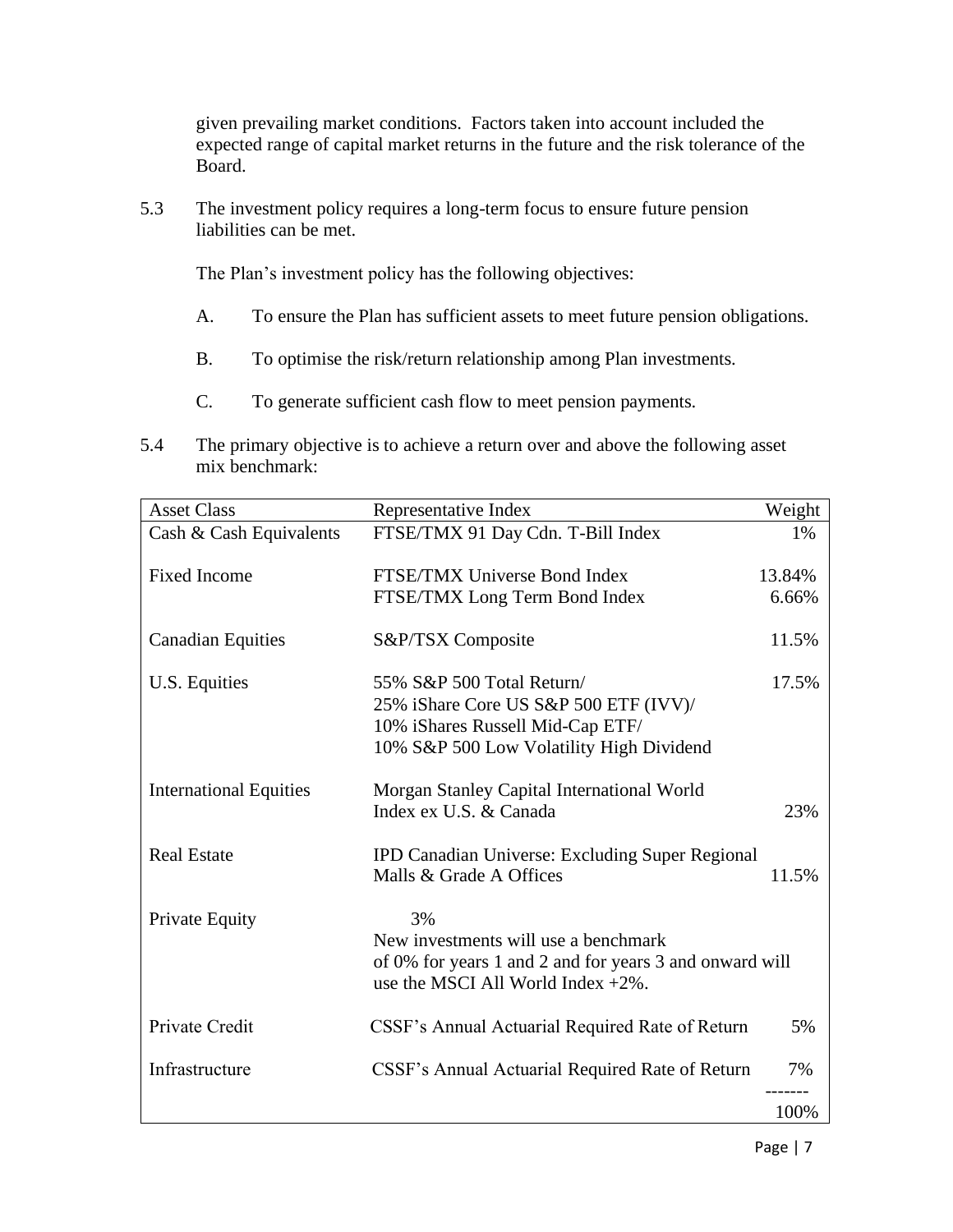A secondary objective for the Fund is to achieve a long-term rate of return of the increase in the Consumer Price Index for Canada plus 4% per annum. These objectives should be viewed as an average annual compound rate to be sought over one or more complete capital market cycles i.e., over a 4 to 10 year period.

5.5 The risk inherent in the investment strategy over a market cycle is three-fold. There is a risk that the market returns will not be in line with expectations. Another risk is that the expected added value of active management over passive management will not be realized over the time period prescribed in each Manager's mandate. There is also the risk of annual volatility in returns which means that in any one year the actual return may be very different from the expected return or even negative.

| <b>Percentage of Fund at Market Value</b> |                   |                |
|-------------------------------------------|-------------------|----------------|
| <b>Normal</b>                             | Range             |                |
|                                           |                   | <b>Maximum</b> |
|                                           |                   |                |
| 20.5%                                     | 15%               | 30%            |
| $1\%$                                     | 0%                | 5%             |
| 21.5%                                     | 15%               | 35%            |
|                                           |                   |                |
| 11.5%                                     | 5%                | 15%            |
| 17.5%                                     | 12%               | 22%            |
| 23%                                       | 18%               | 28%            |
| 52%                                       | 35%               | 65%            |
| 11.5%                                     | 7%                | 17%            |
| 3%                                        | 0%                | 8%             |
| 5%                                        | 0%                | 10%            |
| $7\%$                                     | $0\%$             | 12%            |
| 26.5%                                     | 10%               | 35%            |
|                                           | <b>Allocation</b> | <b>Minimum</b> |

### 5.6 **Policy Allocation and ranges:**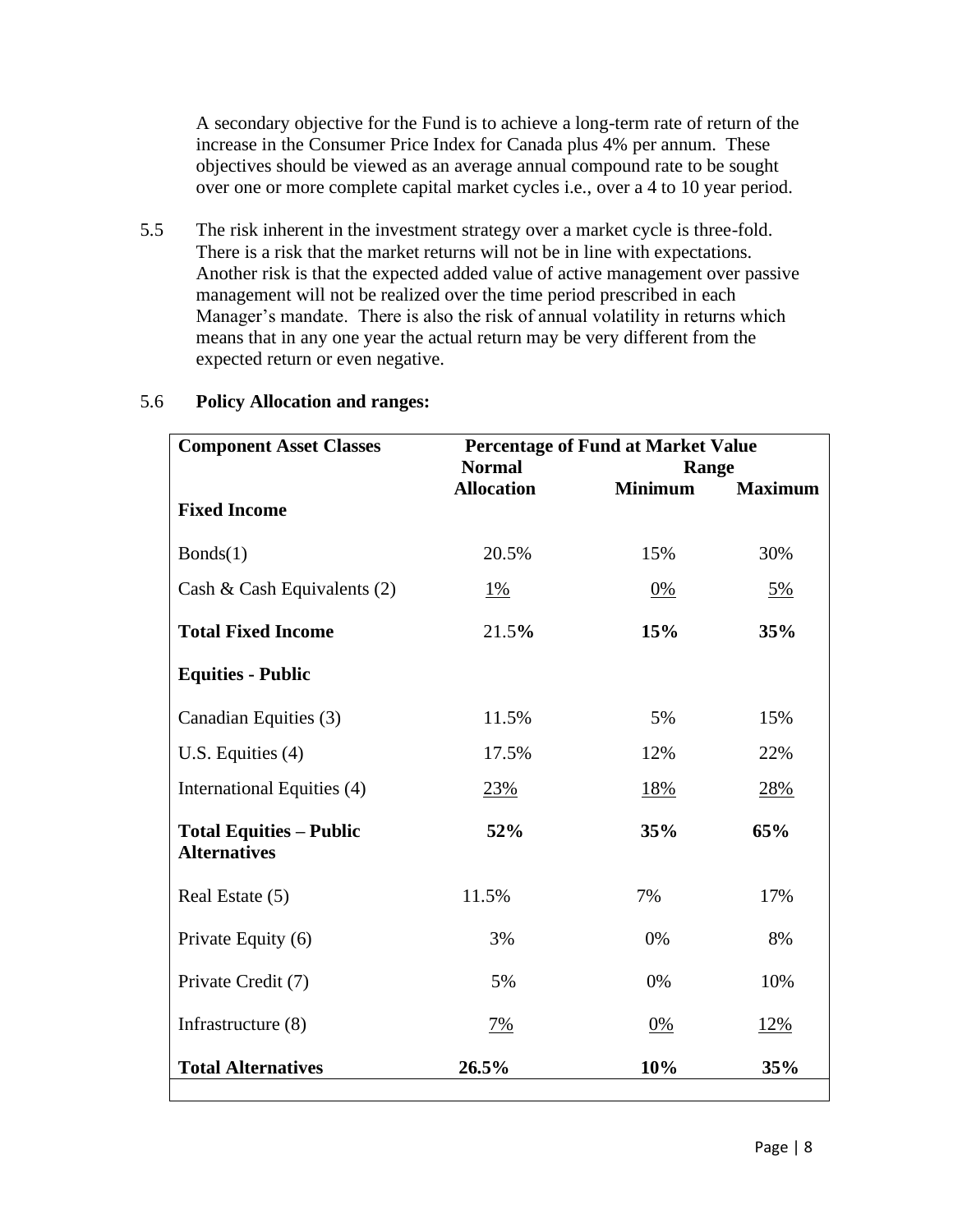- (1) Debt securities of Canadian or non-Canadian issuers including mortgages and Real Return bonds with over one-year term to maturity eligible for investment by pension funds as Canadian content.
- (2) Cash or liquid fixed-income investments with term to maturity of one year or less and variable rate securities.
- (3) Common shares, convertible debentures, preferred shares, income trusts, miscellaneous equities or similar instruments issued by Canadian corporations.
- (4) Common shares, convertible debentures, preferred shares or similar instruments of non-Canadian corporations.
- (5) Primarily income-producing real estate properties in Canada.
- (6), other resource properties and non-listed equity investments
- (7) Non-listed issues of debt such as corporates, real estate financing, infrastructure financing, lease financing
- (8) Primarily large-scale assets/project that are fundamental to a modern industrialized economy. Examples include pipelines, roads, bridges, tunnels, schools, hospitals and other government related services.
- 5.7 Cash and money market instruments may be held from time to time as short-term investment decisions or as defensive reserves within the portfolios for each asset class at the discretion of the Managers within the constraints prescribed by their mandates.

#### **SECTION 6 – DIVERSIFICATION**

- 6.1 In addition to ensuring the Fund's compliance with applicable law, including the 10% Rule and 30% Rule referenced in clause 4.6 of this Policy, as well as its adherence to the permitted categories of investments in Section 4, the risk of price fluctuations within asset classes, and the uncertainty of future economic and investment scenarios, dictate that prudent diversification be undertaken through investment in asset classes whose expected return correlations provide overall risk reduction for the Fund.
- 6.2 Within each asset class, the Chief Investment Officer shall ensure that a prudent level of diversification is maintained, subject to the following limits based on market value.
- 6.3 Investment opportunities in Manitoba, Canada will be given preference over those in other Provinces or countries, all other factors being equal.

#### 6.4 **Conventional Bonds**

In respect of the conventional bond content of the Fund: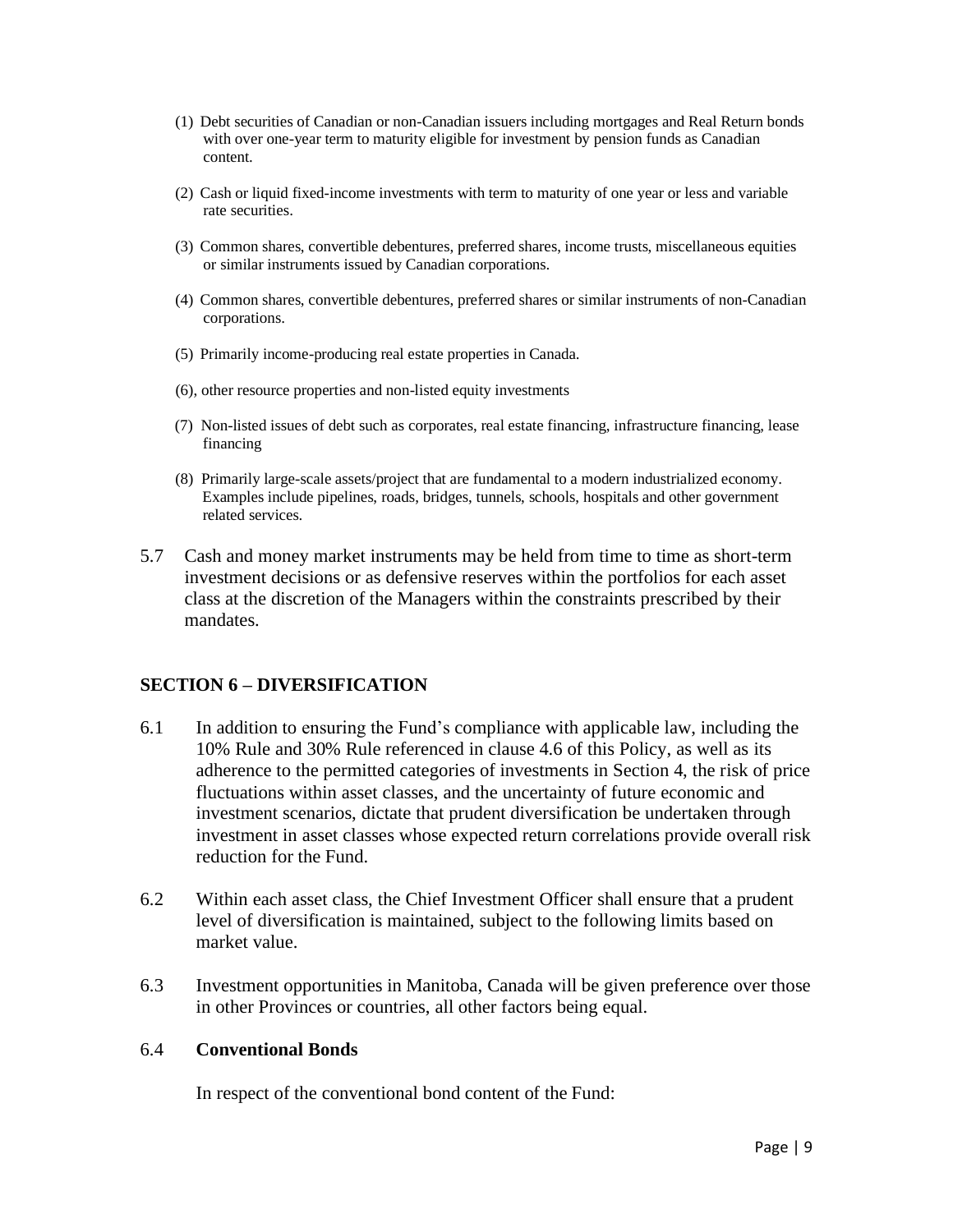- (a) All bond investments will be investment grade (BBB- or higher) at the time of purchase.
- (b) Purchase of non-investment grade (less than BBB-) requires Investment Committee approval.
- (c) Quality standards for bond investments shall be as follows:

| <b>Quality Standards for Conventional Bond Investments (Total All Issuers)</b> |  |  |
|--------------------------------------------------------------------------------|--|--|
| Maximum %                                                                      |  |  |
| No Limit                                                                       |  |  |
| 20%                                                                            |  |  |
|                                                                                |  |  |

All debt ratings refer to the ratings of Standard & Poor's, Dominion Bond Rating Service or Moody's unless otherwise indicated, however, equivalent ratings by another major credit rating agency can be used. In the case of split rated securities, the average credit rating will be used as defined under rule 4.4 in the FTSE TMX Canada Universe Rating Methodology. Investments shall be diversified appropriately among industry groups.

If a bond holding is downgraded to below investment grade (lower than BBB-), it will be reported to the Investment Committee and reported as out of compliance. If the bond holding is not sold once it is downgraded to below investment grade, the Investment Committee must be presented with a plan for its continued holding or eventual disposition.

- (d) Not more than 10% of the Bond Portfolio shall be invested in any single issuer that is rated A- or higher.
- (e) Not more than 5% of the Bond Portfolio shall be invested in any single issuer that is rated below A-.
- (f) Securities in the Bond Portfolio denominated in currencies other than the Canadian dollar, whether swapped or unswapped, shall be limited to 10% of the Bond Portfolio.
- (g) The maximum investment in Mortgage-Backed/Asset-Backed (MBS/ABS) securities or those secured by real estate shall be 20% of the Bond Portfolio. MBS securities shall be classified as Government of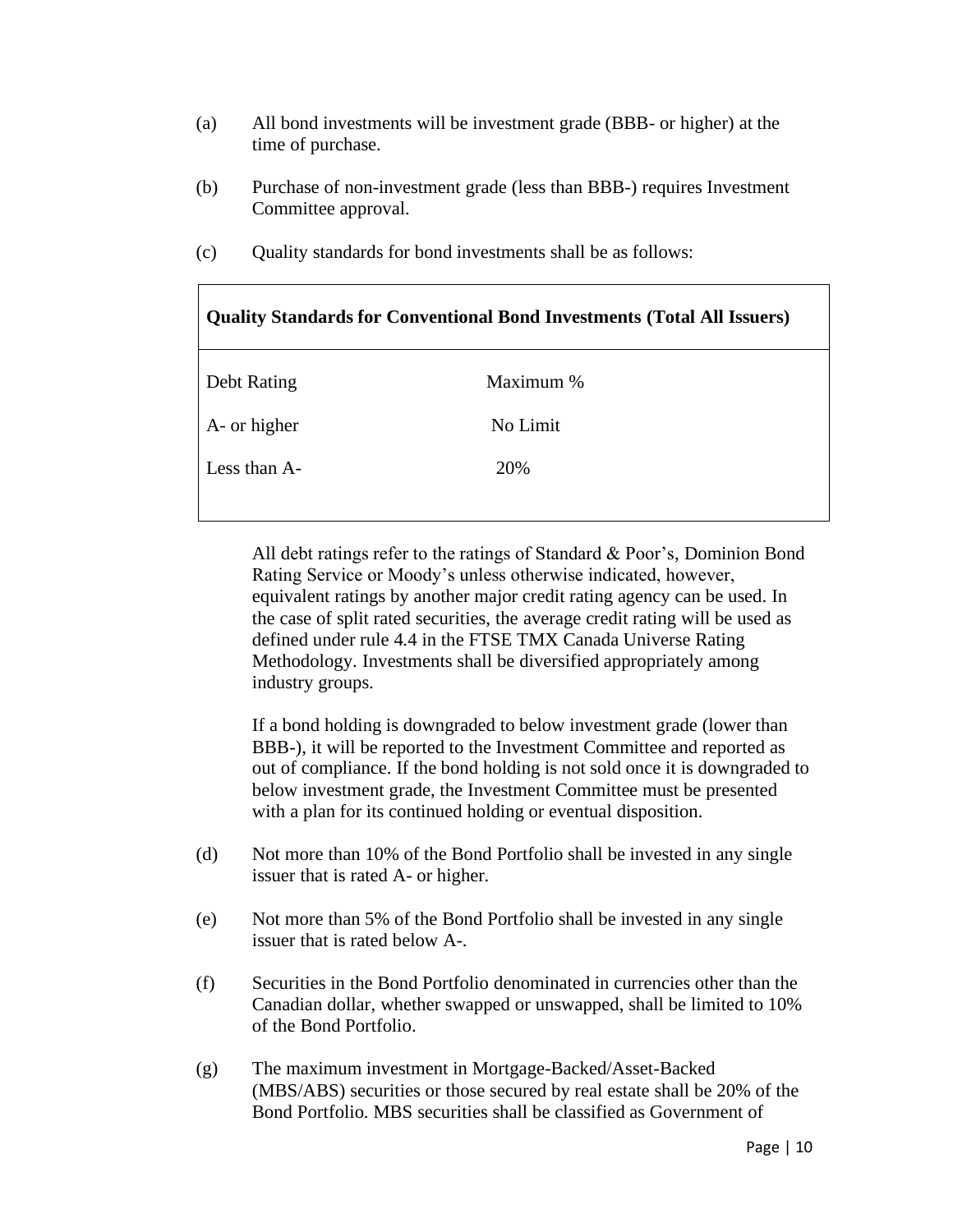Canada exposure if the mortgages underlying the security are insured by an agency of the Government of Canada or if the security is guaranteed by the Government of Canada or one of its agencies. ABS securities shall be classified as corporates.

- (h) All securities in the Bond Portfolio shall be readily marketable.
- (i) The allowable modified duration range of the Bond Portfolio is the benchmark modified duration plus or minus 3.5 years. As of December 31, 2020, the benchmark modified duration was 10.84 years.

#### 6.5 **Mortgages**

In respect of the mortgage content of the Fund:

- (a) Investment through a broadly diversified pool of mortgages in a limited partnership or fund;
- (b) Index linked mortgages.

#### 6.6 **Real Return Bonds**

Real return bonds are debt instruments whose coupon interest and**/**or principal are adjusted for inflation. Given the limited range of coupons and current small float in Canada that restricts their liquidity; real return bonds shall not comprise more than 20% of the market value of the fixed income portion of the Fund.

#### 6.7 **Short-Term Investments**

- (a) Any short-term portion of the Fund or of an equity, real estate or debt portfolio shall be invested in readily marketable securities with a term to maturity of no more than one-year, variable rate securities or held in cash.
- (b) All short-term investments shall be rated at least A-2 or better by S&P and shall be selected from a list of borrowers approved by the Investment Committee up to the maximum amounts approved for each borrower.

#### 6.8 **Equities**

In respect of the total equity content of the Fund (being comprised of Canadian equities, U.S. equities and international equities) and including any cash reserves:

(a) Not more than 10% of the outstanding shares (i.e. total capitalization) shall be invested in the common shares, preferred shares or other equity issues of any one corporation.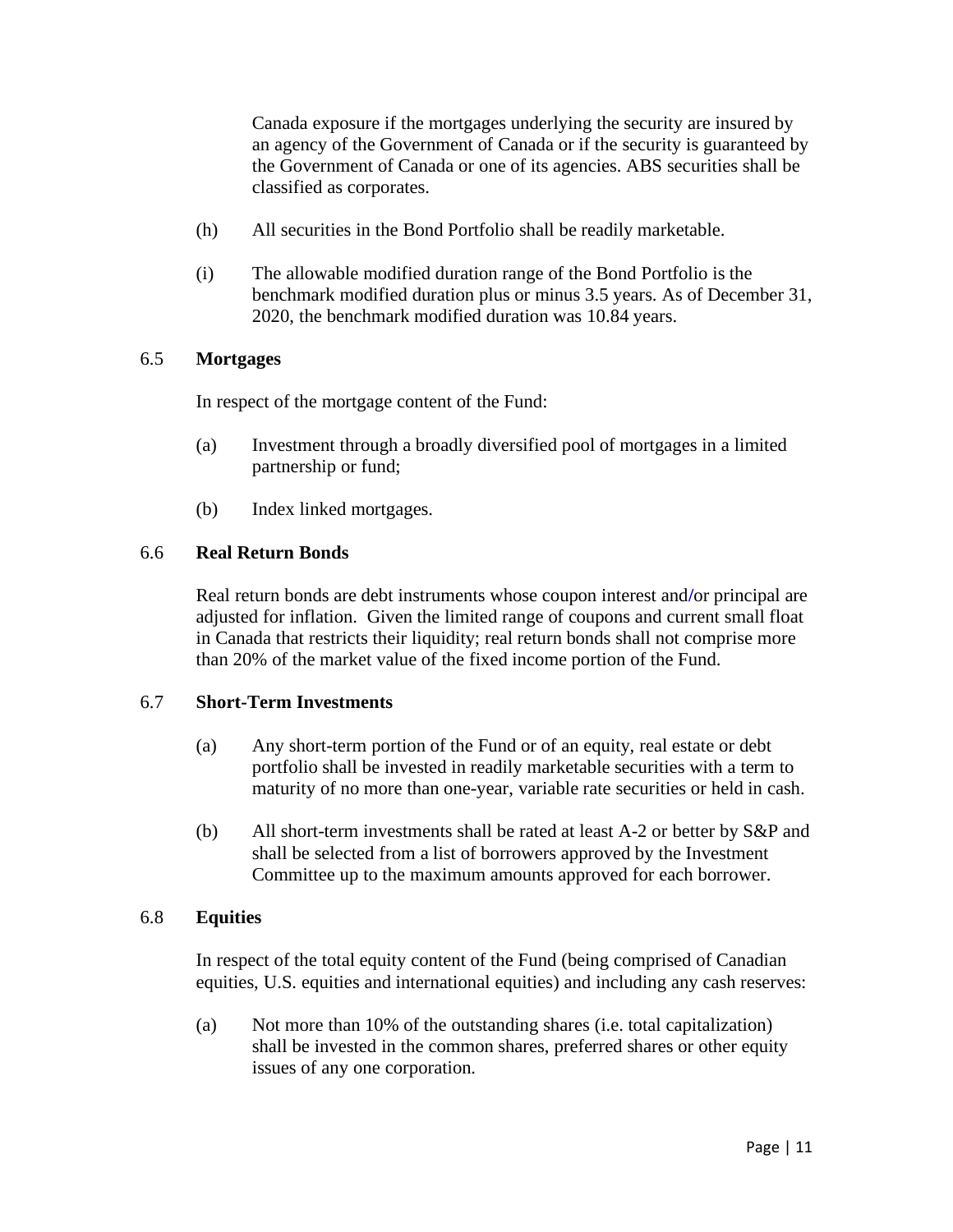- (b) Canadian equity investments shall be diversified appropriately among industry groups.
- (c) Non-Canadian holdings shall be broadly diversified by region, country and industry and shall exclude non-traded investments.
- (d) No single holding shall represent more than 10% of any single Manager's portfolio of holdings managed on behalf of the Fund.
- (e) Not more than 9% of the market value of the Fund may be invested in the International Equity Pooled Fund. The Board shall monitor, or cause to be monitored; the contents of such pooled fund for its degree of compliance with the policies and principles in this Policy, and may make or cause to be made such changes as are deemed appropriate to meet the objectives of this Policy.

### 6.9 **Private Equities**

In respect of the Private Equity content of the Fund:

- (a) This component of private equity can include oil and gas properties, other resource properties and non-listed equity investments.
- (b) Investments in private equity assets can be made in a diversified fund, limited partnership or by investing directly in assets by co-investing with partners.
- (c) Excluding an investment in a Fund or Limited Partnership, no single investment in a private equity asset will represent more than 1% of the market value of the Fund measured at the time of the investment in such private equity asset unless approved by the Investment Committee.
- (d) Not more than 8% of the market value of the Fund shall be invested in private equities.

### 6.10 **Private Credit**

In respect of the Private Credit content of the Fund**:**

- (a) Well diversified portfolio mainly constituted by managers of limited partnerships with potential for co-investment in direct loans. Credit investments in non-listed private corporations (most typically midmarket), real estate financing, lease financing.
- (b) Typically shorter term investments with the tenor of loans typically at 3 years and fund life of 7 years.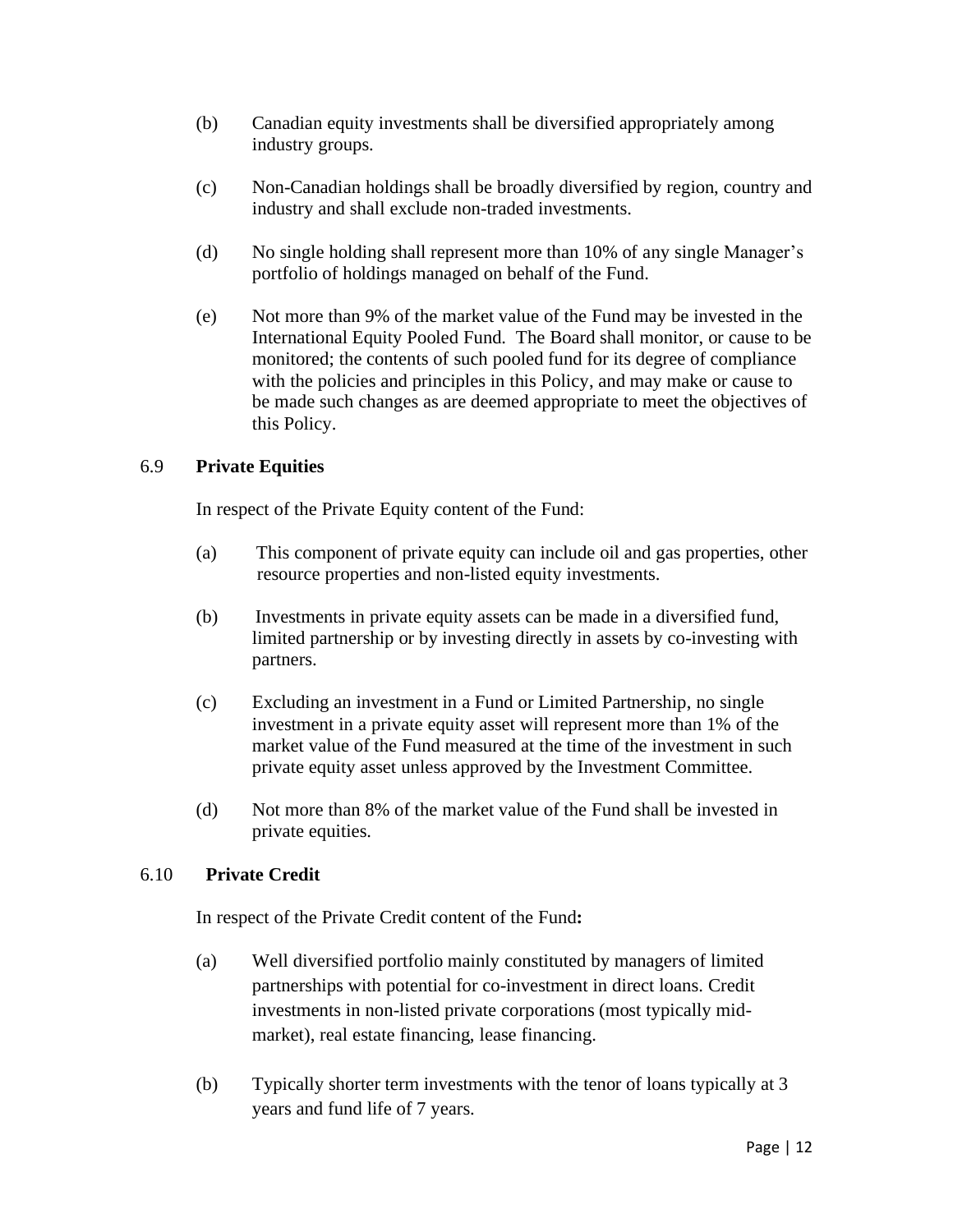(c) Excluding an investment in a Fund or Limited Partnership, no single investment in a private credit loan will represent more than 1% of the total fund measured at the time of the investment unless approved by the Investment Committee.

#### 6.11 **Real Estate**

In respect of the Real Estate content of the Fund, excluding mortgage investments:

- (a) Properties shall be broadly diversified by property type and location with preference given to larger urban centres.
- (b) A development project means a real estate investment that comprises the acquisition of land for the purpose of constructing one or more building(s) and improvements on the land or re-developing or re-purposing the land through substantial renovation of existing building(s) and improvements and/or new construction. The construction and/or renovations of the building(s) and improvements are intended to create further value to the real estate investment. An investment is no longer deemed to be a development project when it has been certified by the project architect as being substantially complete and 75% leased and or sold.
- (c) For development projects where the fund owns a controlling interest then a fixed price general contract or fixed price sub contracts with a fixed project management contract for no less than 70% of project hard and soft costs with a reputable general contractor project manager and subcontractors shall be utilized .All hard and soft construction costs shall be reviewed by a quantity surveyor ( QS ) prior to construction commencement for budget adequacy and construction draws. To the extent that a project exceeds a pre-approved budget and contingency prior to 50 % completion then an information item will be presented to the CIO. In the event that a contractor invokes a force majeure clause then the portfolio manager will inform the Investment Committee of the changes.
- (d) In the event that the fund acquires lands to be held for future development or redevelopment which results in the successful repurposing, rezoning or densification of the property, an independent third-party appraisal shall be performed to determine market value.
- (e) For development projects where the fund owns a controlling interest, assets shall remain at cost until such time as they have achieved substantial completion and occupancy (75% leased or sold). Following substantial completion and substantial occupancy an independent thirdparty appraisal shall be conducted.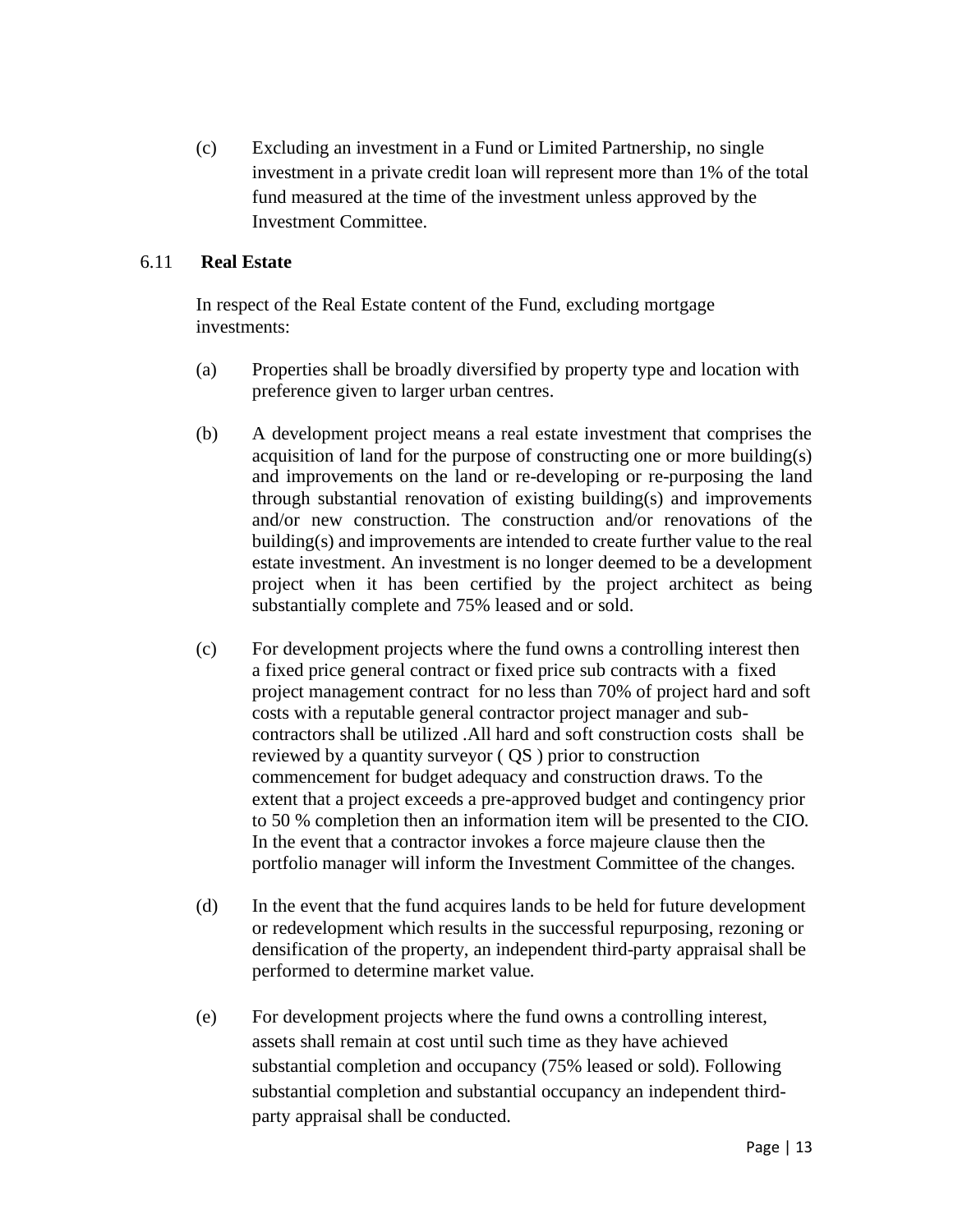(f) In the event that a development project has not achieved substantial occupancy (75% leased or sold) within one year of the project achieving substantial completion as determined by the Fund's QS, then a third-party appraisal shall be secured to determine its market value and the development project shall no longer be included in the calculation of development projects within the real estate portfolio.

For properties within funds, corporations, limited partnerships, or indirectly held wherein the fund holds a minority interest, the portfolio manager shall be permitted to use internally prepared values by the fund's Asset Manager for the properties on an annual basis.

- (g) Cross collateralization of existing property held within the portfolio, guarantees, or subscription agreements for follow on equity of the legal entities that hold title to the properties within the portfolio, may be permitted as required by lenders for property financings for the purchase of property, redevelopment of new or existing property or development of property within the real estate portfolio .
- (h) Investments in a single property shall be limited to 1% of the market value of total plan assets. In the event that a property exceeds this limit then it shall be regularized by way of information item presented to the Investment Committee.
- (i) Investments shall be limited to holdings that are held through limited liability corporations or bare trustees and wherever possible shall be nonrecourse to the Plan's real estate holding company.
- (j) Financings or loans for properties held within the real estate portfolio may be utilized and at all times will be non-recourse to the Plan. The principal amount of all such financings within the portfolio shall not exceed 50% loan to value. Any requirements for collateral charges with lenders doing business with the fund shall not exceed 100% of the loan. The principal amount of any financings required and to be secured by a single property shall not exceed the lesser of 75% of the cost or appraised value of such property at the time that the mortgage is granted.
- (k) Best efforts will be made to secure loan guarantees on a several basis. In the event that several guarantees are not permitted then the portfolio manager shall be entitled to enter into joint and several guarantees with joint venture partners who have similar financial strength to the fund. If the joint venture partner is deemed to be of a lesser financial strength, then the portfolio manager shall be permitted to enter into a joint and several guarantee provided that the joint venture agreement allows the fund to dilute the joint venture partner(s) in the event of default.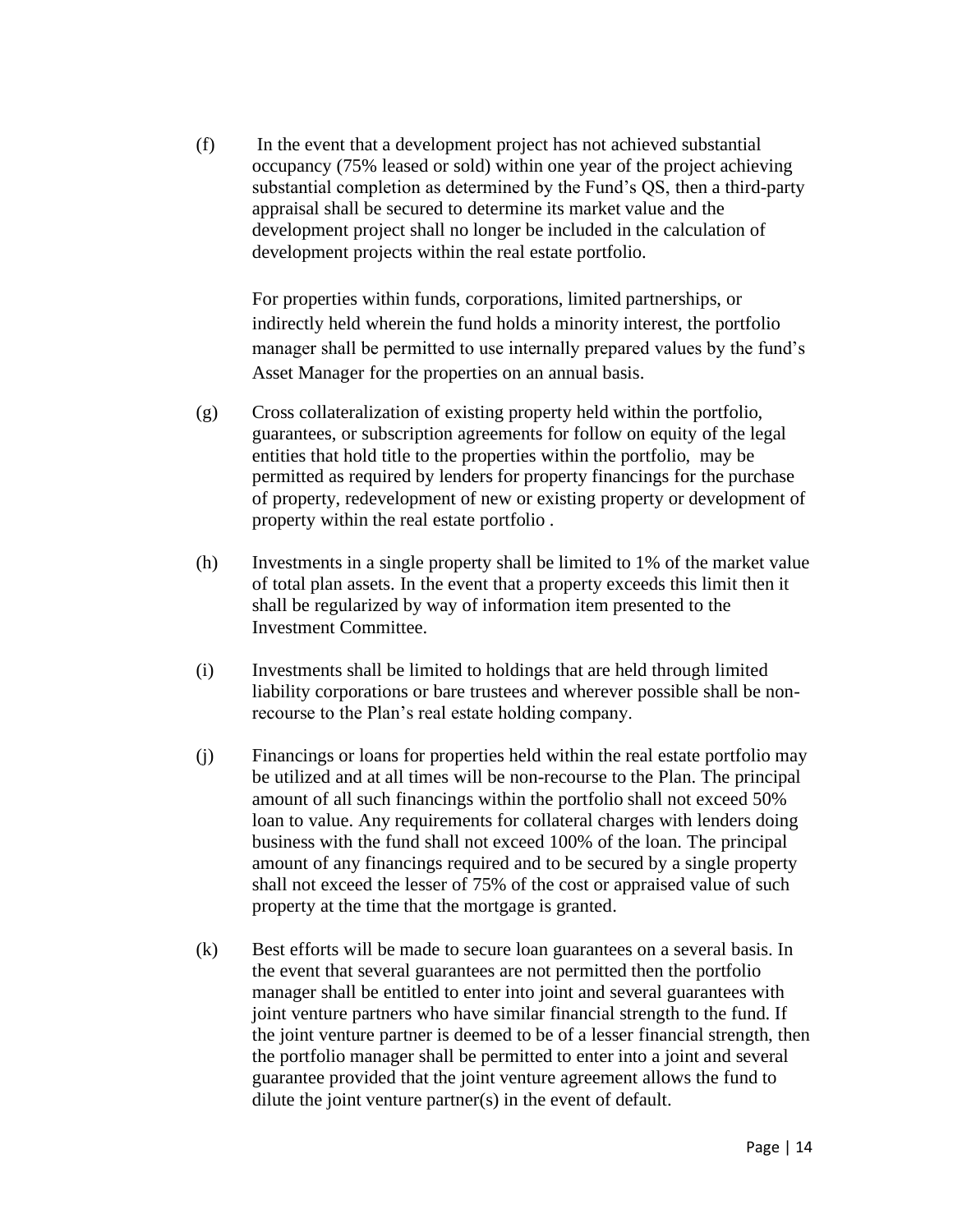- (l) Development projects shall not exceed 25% of the market value of the real estate portfolio as a whole.
- (m) Non-Canadian holdings shall not exceed 25% of the market value of the real estate portfolio as a whole.
- (n) A qualified independent appraiser shall appraise each income producing property at least every 3 years.
- (o) Whenever possible best efforts shall be made to undertake a replacement reserve study once every ten years for all properties that are greater than ten years of age.
- (p) The Investment Manager shall engage in third party management services for the economic and efficient operation of the Assets and use all reasonable commercial efforts to obtain a high standard of operating performance.
- (q) The Investment Manager shall, have regard to prevailing real estate market conditions, dispose of real estate suitable for sale or other disposition.
- (r) All funds and direct co-investments, which are priced in US dollars will be hedged back to Canadian dollars, following the quarter with which the investment was made.

#### 6.12 **Infrastructure**

In respect of the total infrastructure content of the Fund:

- (a) Infrastructure assets are illiquid and long-term in nature and generate stable and significant cash flows (6%-12% estimated yields).
- (b) Infrastructure investing generally involves direct investments in inflation sensitive assets that are monopolistic or have significant barriers to entry, have inelastic demand for services and usually have pricing and/or service levels that may be regulated by a government regulatory body.
- (c) Infrastructure will not comprise more than 12% of the market value of the Fund measured at the time of any investment in an Infrastructure asset.
- (d) Investments in infrastructure assets can be made in a diversified fund or by investing directly in assets by co-investing with partners.
- (e) Excluding an investment in a Fund or Limited Partnership, no single investment in an infrastructure asset will represent more than 1% of the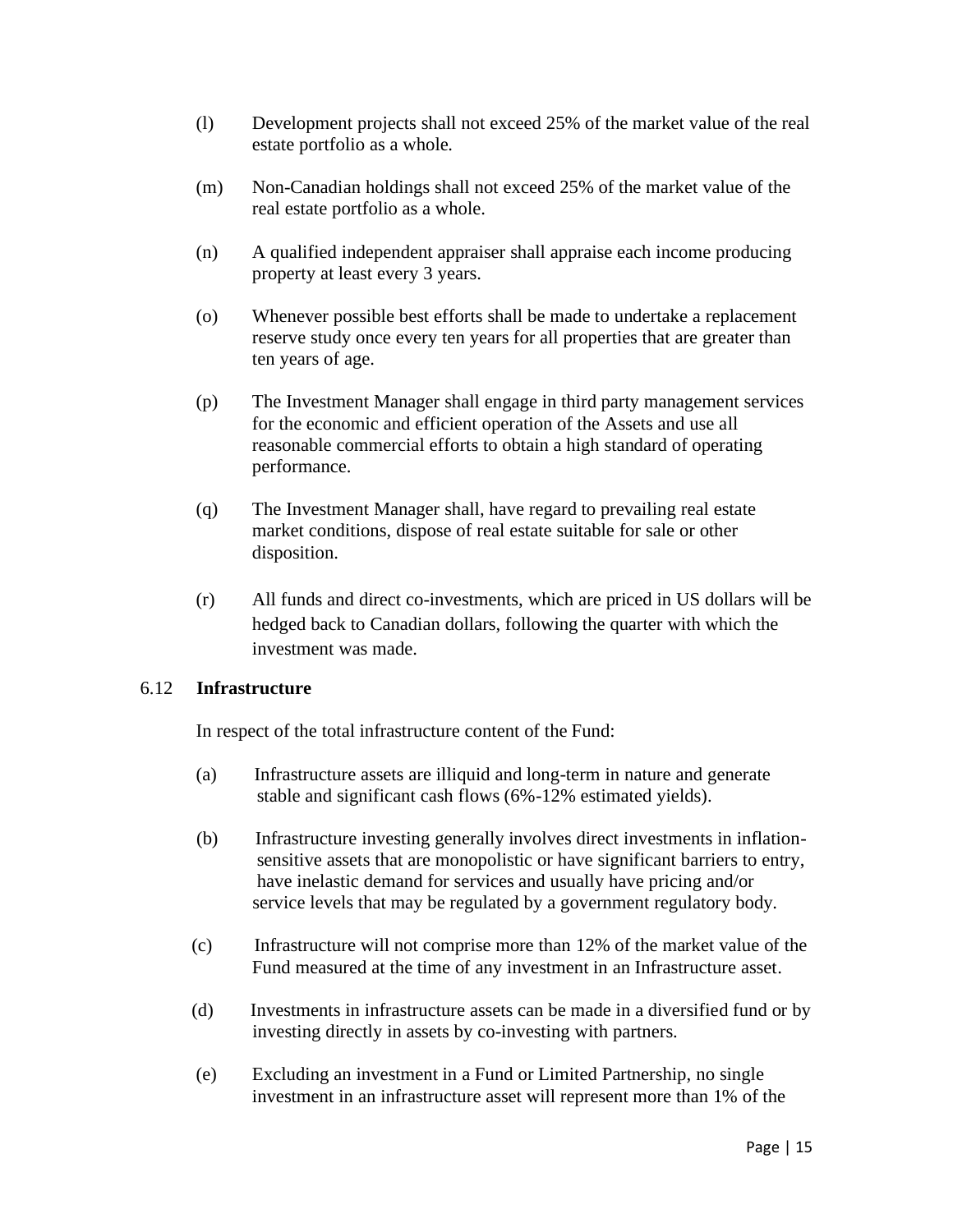market value of the Fund measured at the time of the investment in such infrastructure asset unless approved by the Investment Committee.

6.13 Investments may be made in the above asset classes either directly, or by holding units of pooled, segregated or mutual funds, or other investment funds, investing in one or more of the asset classes. The Board shall monitor, or cause to be monitored, the contents of such pooled or other investment funds in which the Fund holds an investment for their degree of compliance with the policies and principles in this Policy, and may make or cause to be made such changes in their choice of pooled or other investment funds as are deemed appropriate to meet the objectives of this Policy.

## **SECTION 7 – VALUATION OF INVESTMENTS**

**All investments are valued as per the Civil Service Superannuation Fund Investment Asset Valuation Policy dated December 10, 2020. The following is an excerpt from that Policy:**

## **I. Fixed Income Investments**

- a. Short-term investments are valued at cost, which approximates market and shortterm equivalents are valued at market by independent sources;
- b. Bonds and debentures shall be valued at market by independent sources;
- c. Index-linked mortgages are valued at amortized cost, which approximates fair value.

### **III. Equity Investments**

- a. Publicly traded equities shall be recorded at market prices as listed on the appropriate recognized stock exchange;
- b. Pooled equity funds are valued at market by the external manager based on the fair value of the underlying assets;
- c. Stock splits shall be regarded as a purchase (or sale in the case of a reverse split) of additional shares at no cost
- d. Stock dividends shall be regarded as a purchase of additional shares at a cost as reported by the custodian, and shall increase the number of shares held in the investment;
- e. Investments in convertible securities, stock warrants, stock options and rights shall be classified as the underlying type of security.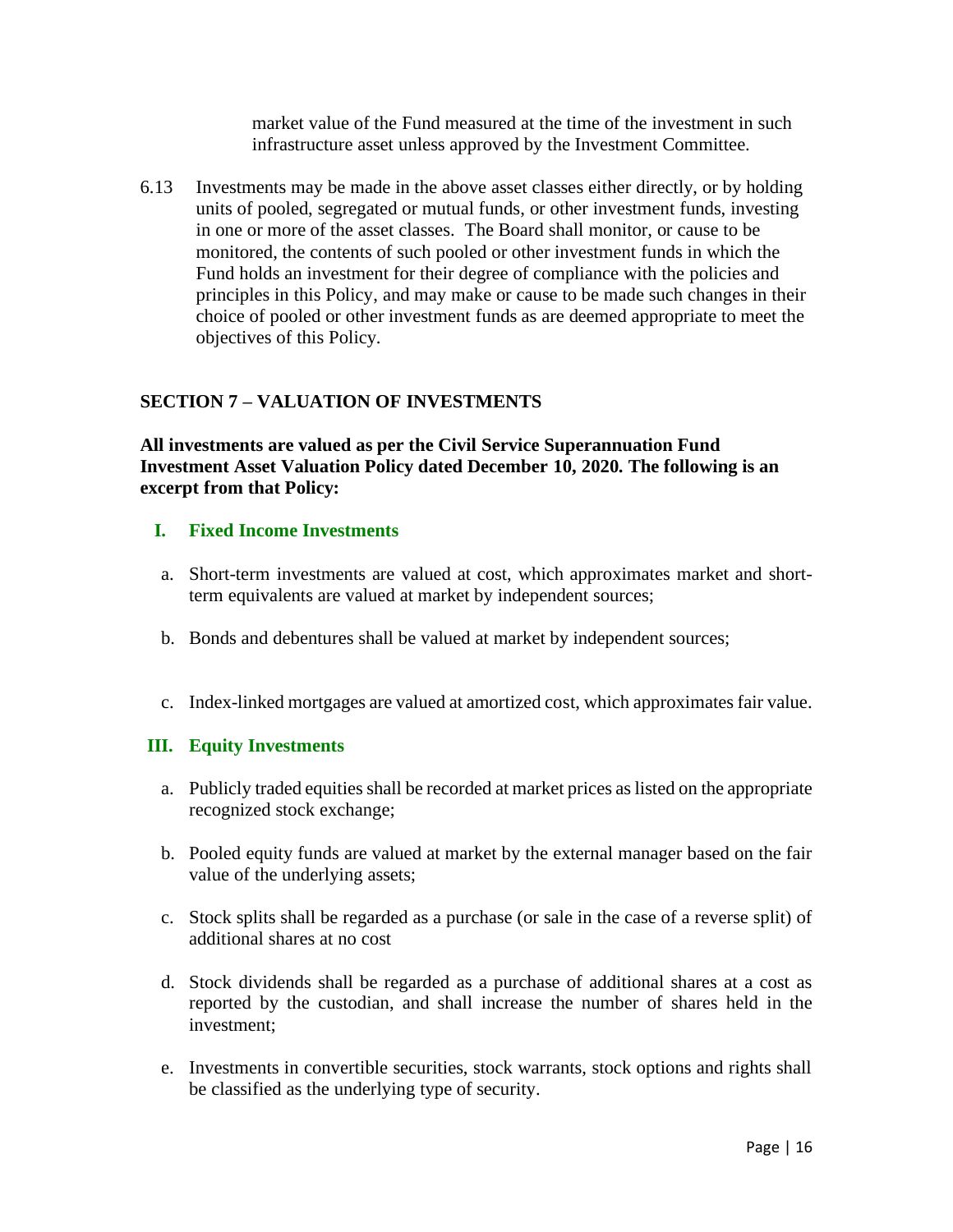#### **IV. Other Investments**

- a. Real estate investments are valued at the most recent appraisals or external manager's valuations of the underlying properties;
- b. Petroleum and natural gas shares are valued based upon the discounted present value of proven petroleum and natural gas reserve information provided by external managers or are reflected at cost until such information is made available.
- c. Venture capital, Infrastructure, and Private credit investments through Funds and Limited Partnerships are based on values established by the external managers or at cost where no valuation has been prepared. All Funds and Limited Partnerships and the corresponding valuations are audited annually. All co-investment valuations follow the valuations of the Fund or Limited Partnership that the co-investment resides with.

### **V. Foreign Currency Translation**

- a. The fair value of investments denominated in foreign currencies shall be translated into Canadian dollars at the exchange rate in effect at year end and the resulting change shall be included in the change in fair value of investments (unrealized gains or losses);
- b. Revenue and expense transactions shall be translated into Canadian dollars at the exchange rate prevailing on the dates of the transactions (except for any foreign currency translation related to the acquisition of investments) and are included in investment income or change in fair value of investments (realized gains or losses) or administrative expenses at the translated amounts.

### **SECTION 8 – INVESTMENT MANAGER STRUCTURE**

- 8.1 Competent professional internal or external investment Manager(s) shall be appointed by the Board, on the recommendation of the Investment Committee, when satisfied as to their suitability and competence to act as agents for the Fund. The Investment Committee, with the concurrence of the Board, shall also make any Manager changes from time to time as are deemed in the best interest of the Fund and its beneficiaries. To be considered for appointment, an external investment Manager should have a suitable investment approach, demonstrated financial stability, low turnover of personnel, capacity to undertake the account, performance record of at least two years and relevant experience and expertise.
- 8.2 Assets of the Fund shall be allocated by the Investment Committee among the Managers in a structure considered appropriate to implement the overall Fund asset allocation in accordance with this Policy. With each Manager (including any internal manager on staff with the Board), the Investment Committee shall approve a set of guidelines (the "Mandate") within which the Manager is expected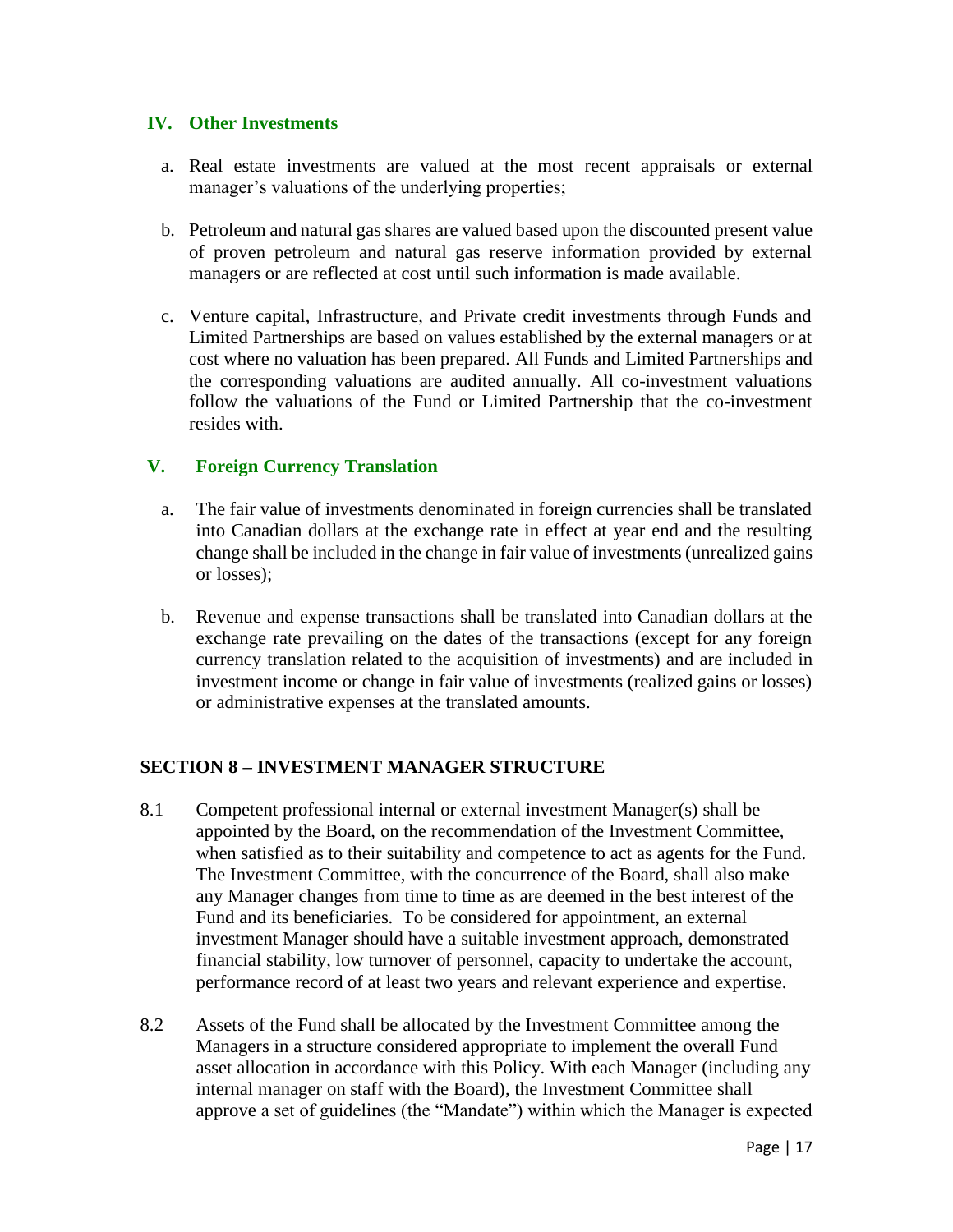to operate, including discretion limits, diversification and quality standards, and performance expectations, and the Manager will be required to agree to such Mandate. The Investment Committee shall ensure that the diversification requirements in each Manager's Mandate, in combination with the amount of assets allocated to each Manager, are consistent with the Policy in respect of the Fund as a whole. As such, to the extent that there is a conflict between a Manager's Mandate and this Policy, the Manager shall be expected to adhere to the Mandate.

### **SECTION 9 – CONFLICTS OF INTEREST AND RELATED PARTY TRANSACTIONS**

- 9.1 A conflict of interest, whether actual or perceived, is defined for the purposes of this Policy as any event in which a participating employer, the Board, an employee of the participating employer, any Manager or delegate, the custodian, or any other related party of the Board may benefit materially from knowledge of, participation in, or by virtue of, an investment decision or holding of the Fund or in respect of any aspect of the administration of the Plan by the Board. The Board adopts the definition of "related party" in the PBSR Investment Regulations.
- 9.2 Should a conflict of interest arise, the party in the actual or perceived conflict, or any person who becomes aware of a conflict of interest situation, shall immediately disclose the conflict to the Board, as the administrator of the Plan. Any such party will thereafter abstain from decision-making with respect to the area of conflict, and a written record of the conflict shall be maintained by the Board.
- 9.3 No part of the Fund shall be loaned to or invested in the securities of: (a) any employee of the Board or of a participating employer; (b) any Board member; (c), any legal person owned or controlled by any of the aforementioned; (d) any other related party of the Board; or (e) any person that ceased to be a related party of the Board less than 12 months prior to the proposed loan or investment. This prohibition does not apply to an investment: (i) in an investment fund or segregated fund subject to compliance with the PBSR Investment Regulations in regard to such investment; (ii) in an unallocated general fund of a person authorized to carry on a life insurance business in Canada; (iii) in securities issued or fully guaranteed by the Government of Canada, the government of any province of Canada, or an agency of either one of them; (iv) in a fund composed of mortgage-backed securities that are fully guaranteed by the Government of Canada, the government of any province of Canada, or an agency of either one of them; (v) in a fund that replicates the composition of a widely recognized index of a broad class of securities traded at a marketplace; or (vi) that involves the purchase of a contract or agreement in respect of which the return is based on the performance of a widely recognized index of a broad class of securities traded at a marketplace.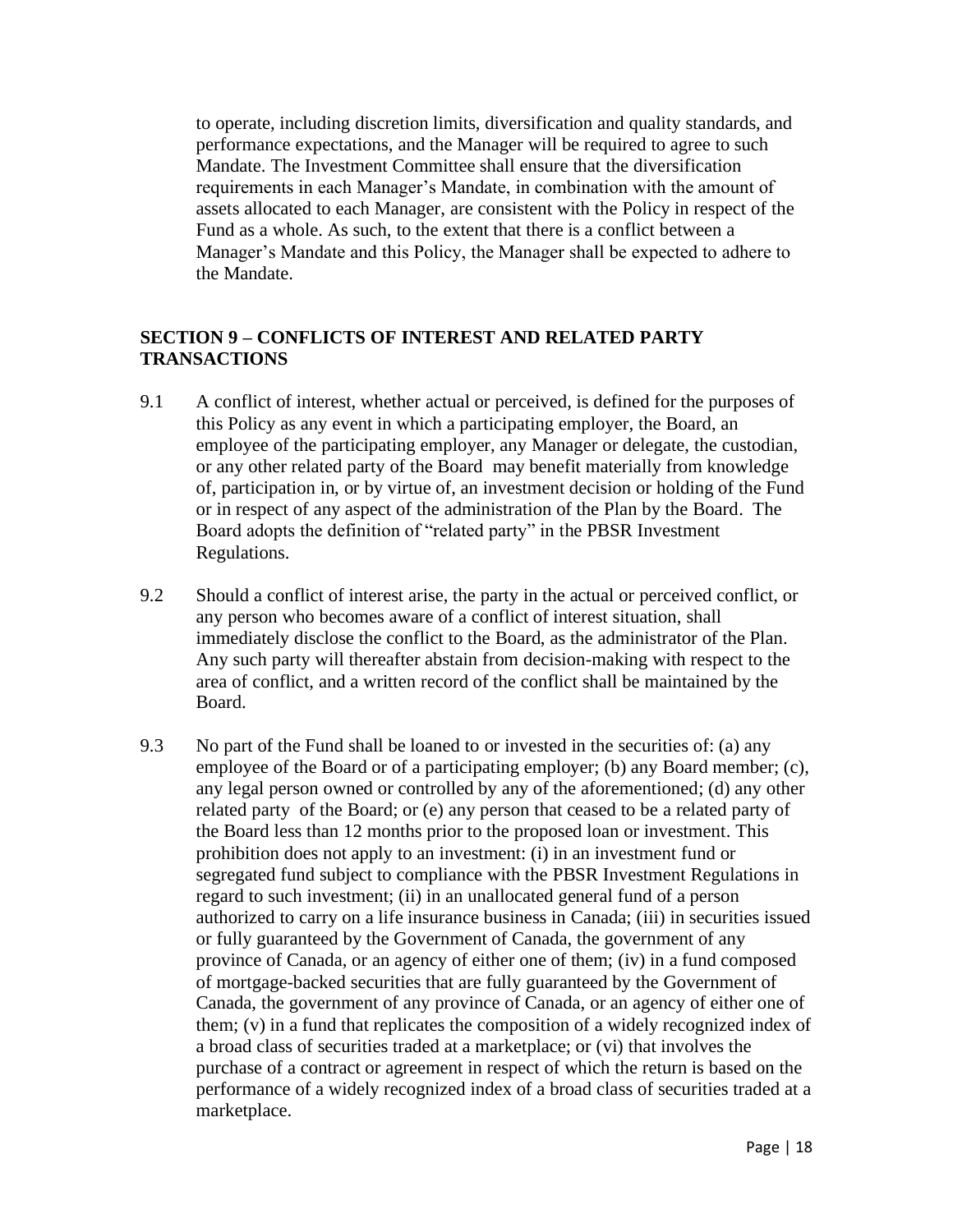- 9.4 The Board will also not enter into any transaction related to the administration of the Plan or the Fund with any related party unless: (i) it is under terms and conditions that are not less favourable to the Plan than market terms and conditions, and it does not involve the making of loans to, or investments in, the related party; or (ii) the value of the transaction (or of all transactions if there is more than one) with such related party is immaterial to the Plan.
- 9.5 The Board has adopted a Professional Conduct Policy dated January 2004 regarding conflicts of interest and related party transactions. The Professional Conduct Policy, as well as this Policy, shall be applicable to all of the Board's staff (including in the Investment Division) as well as all external Managers appointed by the Investment Committee. In addition, the Code of Ethics and Standards of Professional Conduct adopted by the CFA Institute shall be expected to apply to all professional staff of the Investment Division and all such external Managers.
- 9.6 The Board has adopted a 2004 Conflict of Interest and Standard of Conduct Guidelines for Members of the Investment Committee ("Guidelines"). Each member of the Investment Committee is bound by the Guidelines.

## **SECTION 10 – MONITORING**

- 10.1 The Investment Committee shall meet at least quarterly to:
	- (a) review the assets and transactions and new cash flow of the Fund, including a review of: (i) exposures to any single corporation, investee or investment; (ii) exposures to groups of associated corporations, investees or investments; (iii) equity holdings; (iv) bond holdings by rating; and (iv) investments in default;
	- (b) review the current economic outlook and investment plans of the Managers, including to review for compliance with Mandates;
	- (c) review the current asset mix of the Fund and take any action necessary to ensure compliance with this Policy; and
	- (d) receive and consider statistics on the investment performance of the Fund.
- 10.2 The Investment Committee shall monitor the performance of each Manager (both on staff and external to the Board). Such monitoring shall include, but not be limited to, meetings approximately once every two years and ongoing evaluation of performance relative to standards appropriate to the Manager's Mandate. The Chief Investment Officer shall meet with each Manager on a more frequent basis and provide an evaluation to the Investment Committee. The Investment Committee shall also monitor the stability of each Manager, turnover of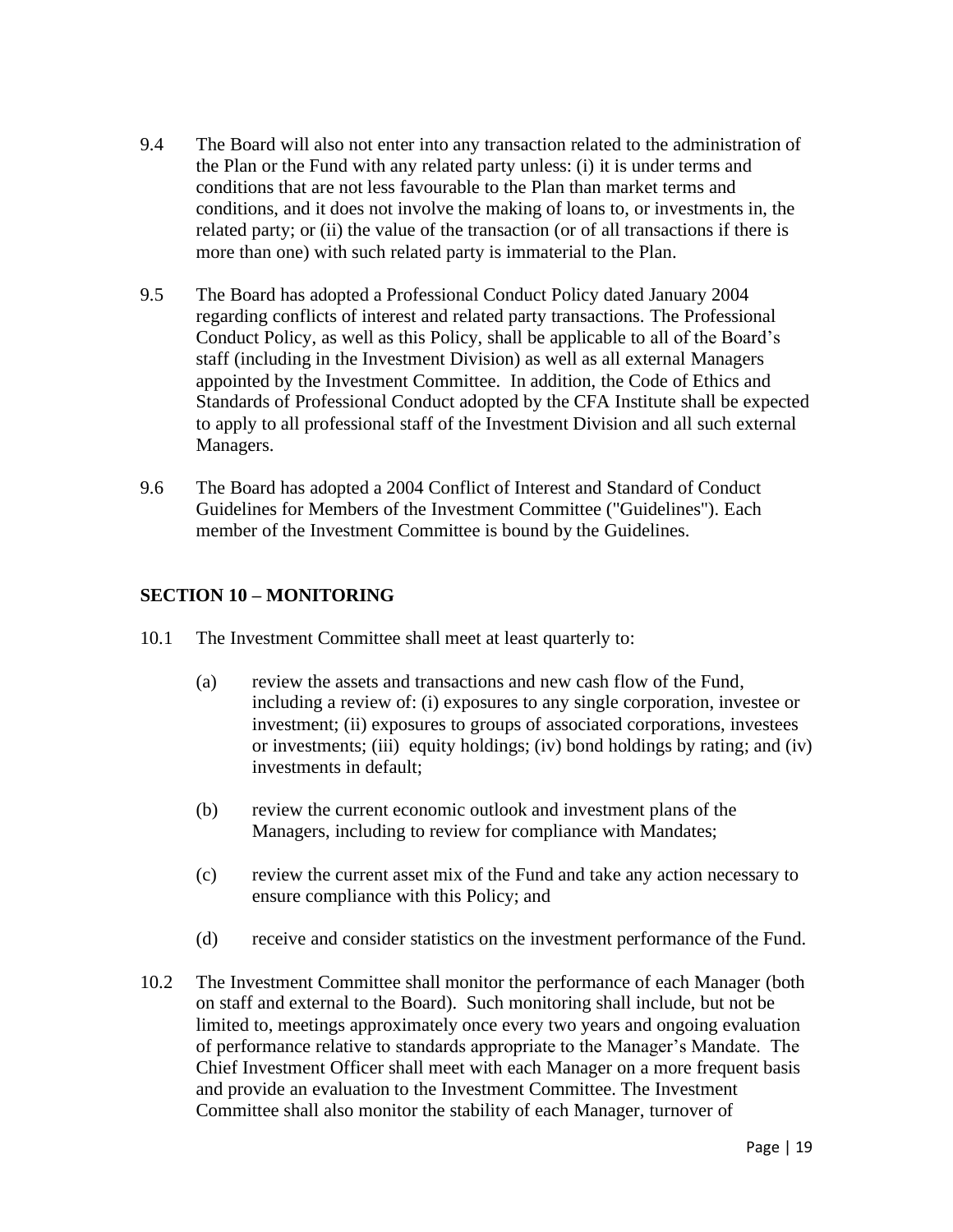personnel, consistency of style, discipline in portfolio construction, and record of service.

- 10.3 Items requiring specific Investment Committee approvals are as follows:
	- (a) money market list
	- (b) all new mortgages**,** renewals and repayments greater than 10% of the value of the property
- (c) Private (non-public) investments, except when the size of the investment is less than \$50 million (USD), in which case, prior approval will not be required. A summary of all of these additional capital funding's, however, is required to be submitted to the Investment Committee as information.

## **SECTION 11 – LOANS AND BORROWING**

- 11.1 No part of the Fund shall be loaned to any individual or related party unless the loan complies with Section 9 of this Policy.
- 11.2 The Chief Investment Officer and external Managers responsible for investment decisions shall assess the solvency of borrowers and adequacy of collateral for loans by reference to published credit ratings and by their own analysis. The analysis should include all material factors relevant to assess the ability of the borrower to repay the loan, to discharge interest obligations on the specified payment dates and to survive periods of financial adversity. New investments may not be made in debt obligations of an issuer in default of such obligations, or in arrears of principal or interest.
- 11.3 The Board shall not borrow money, and the Board shall not pledge or otherwise encumber any of the Fund's assets, except: (i) to the extent that temporary overdrafts occur in the normal course of day-to-day portfolio management, (ii) mortgages placed on real estate investments (see clause 6.10(f)), (iii) the CIO and Internal Managers may use Repurchase Agreements, as it directly relates to cash management decisions related to a currency risk program, subject to constraints outlined and defined in Clause 4.2 and (iv) in the context of an approved securities lending program (see clause 11.4).
- 11.4 The Fund's custodian can loan Plan securities in accordance with a securities lending program and agreements with the custodian approved by the Board and with relevant legislation. The Board will periodically assess the securities lending program and the revenues received by the Plan to determine if the securities lending program should continue.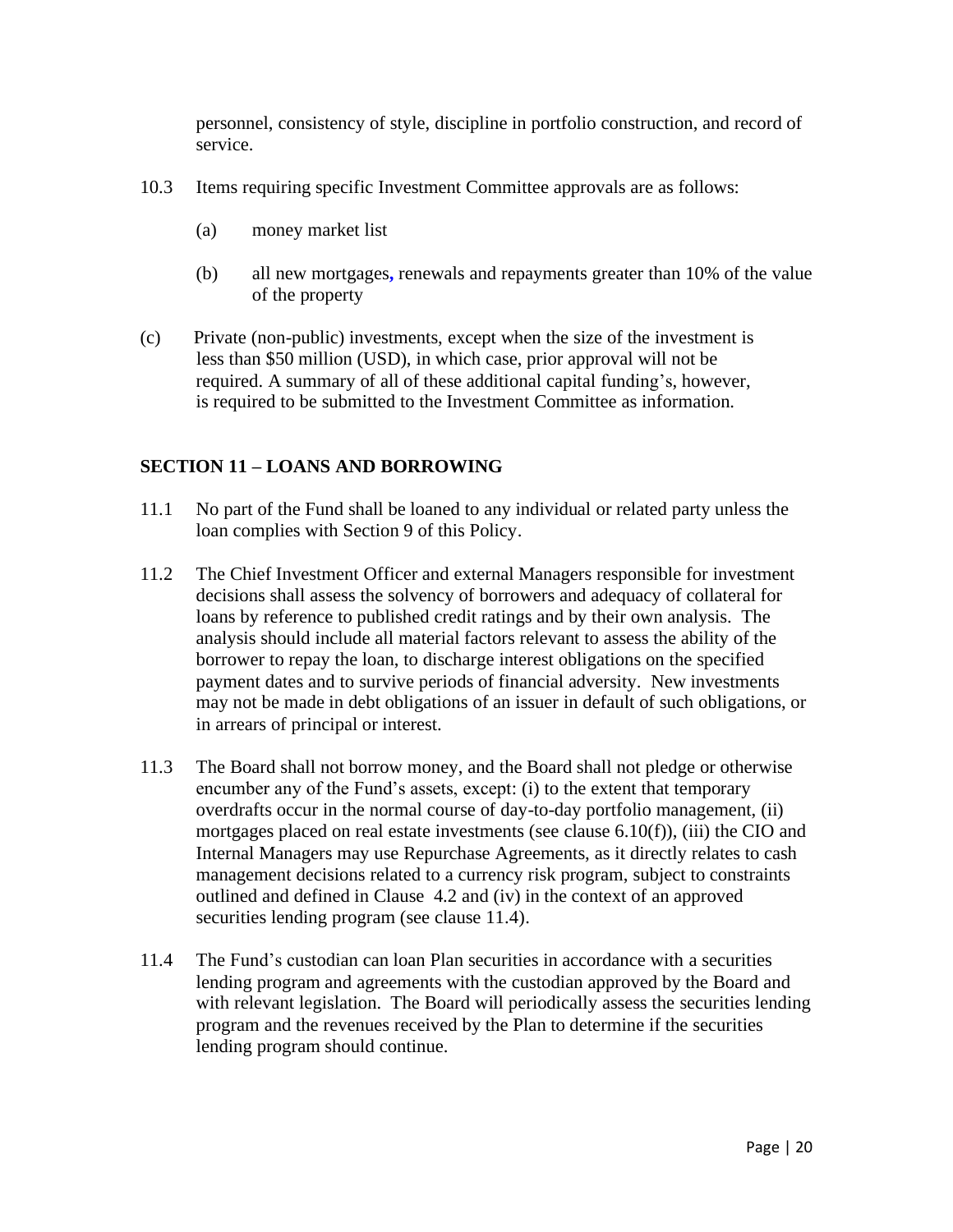### **SECTION 12 – VOTING RIGHTS**

- 12.1 The responsibility for exercising and directing voting rights acquired through the Fund's investments shall normally be delegated to the Chief Investment Officer and external Managers, who shall at all-time act prudently and in the best interest of the Fund and its beneficiaries. . The Board adopted a Proxy Voting Policy and Guidelines in December/2013 to provide direction as to how it approaches voting and proxies for companies in which it is invested. These Guidelines are reviewed periodically by the Investment Committee. Each external Manager shall provide a copy of its proxy voting policy to the Board.
- 12.2 The Chief Investment Officer shall advise the Investment Committee and the Board and provide details when:
	- (a) the vote will be exercised contrary to the recommendation of the management of the company that issued the stock
	- (b) the vote is related to anti-takeover charter and bylaw amendments or shareholder rights
	- (c) the vote is related to a contentious and/or controversial issue
	- (d) the voting rights have been sub-delegated by the Chief Investment Officer or external Manager.
- 12.3 The Board reserves the right, on the recommendation of the Investment Committee, to direct, or override, the voting decisions if in its view such action is in the best interests of the Fund.
- 12.4 It is recognized, however, that the above constraints and policy on voting rights are not enforceable to the extent that the Fund is invested in pooled funds. Nevertheless, a pooled fund manager is expected to advise the Board if a breach of policy is likely to occur or has occurred.

### **SECTION 13 – POLICY AND MANAGER STRUCTURE REVIEW**

- 13.1 This Policy shall be reviewed by the Board at least annually, but otherwise whenever a change is deemed by the Board to be necessary or advisable. Such review and reasons for a review shall take into account:
	- (a) a material change in the benefits provided by the Fund
	- (b) significant revisions to the expected long-term trade-off between risk and reward on key asset classes, normally dependent upon basic economic/political/social factors